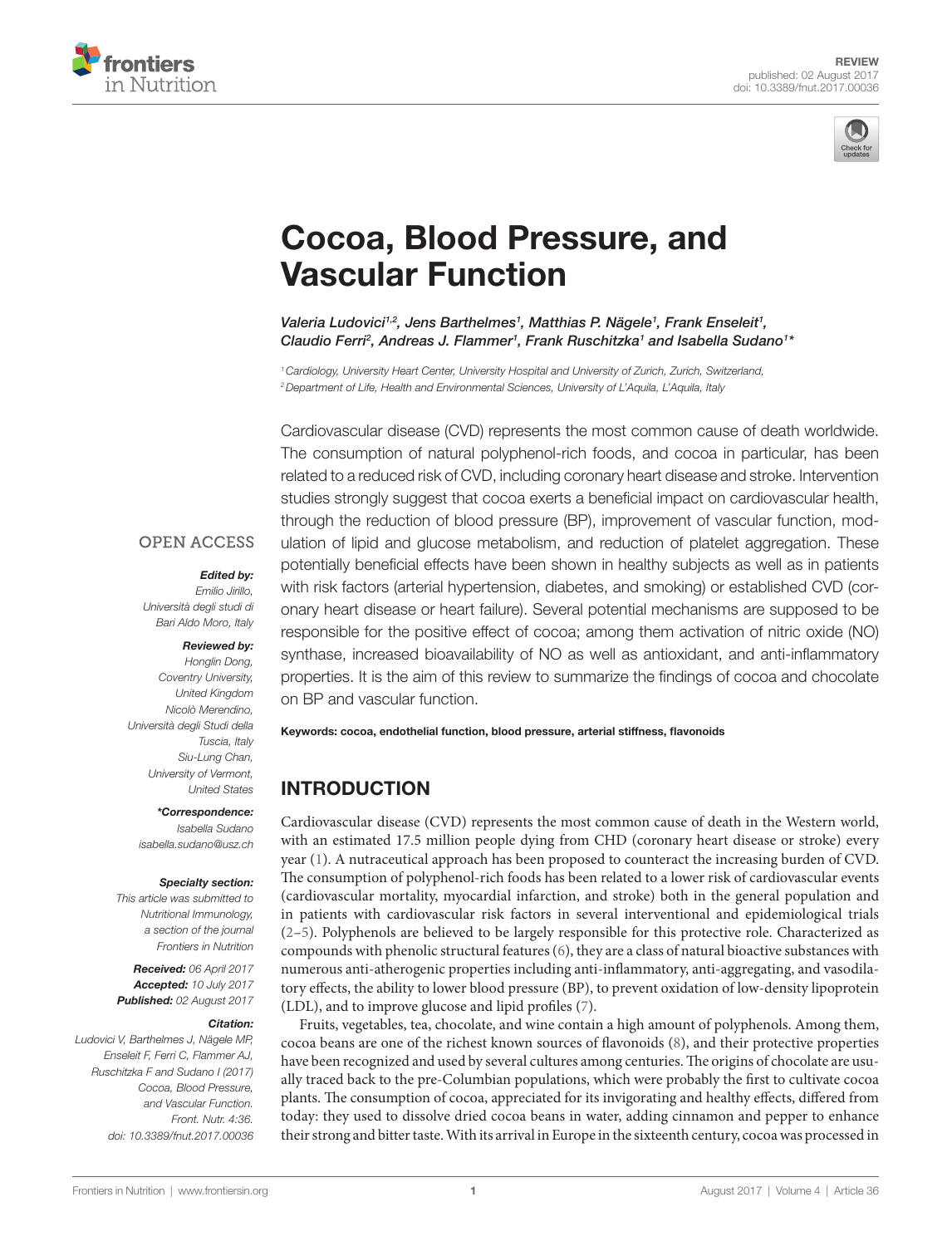a sweet soft beverage and rapidly became a luxury item. In the last century, the words cocoa and chocolate became intensely linked to hypertension, diabetes, overweight, and obesity [\(9\)](#page-8-6). However, in the last two decades the salutary cardiovascular effects of this ancient medicinal food have begun to be reevaluated, and these properties have been related to cocoa's high content of flavonoids, members of the broader polyphenol class. The main constituents are flavanols, present as monomeric (−)-epicatechin and (+)-catechin, together with their dimers, oligomers, and polymers, the so-called proanthocyanidins, responsible for cocoa bitterness when complexing with salivary proteins ([10](#page-8-7)). Although flavanols are likely to be responsible for cocoa's beneficial effects, they are lost during the conventional chocolate manufacturing process, so that the total flavanol content of commercial chocolate varies by more than 10-folds ([11\)](#page-8-8). Upon harvest, cocoa beans are usually fermented by environmental microbiota. This process creates flavor precursors that further develop during the roasting step, generating the peculiar cocoa flavors that define its quality ([12\)](#page-8-9). Fermentation and roasting significantly decreases the polyphenol and flavanol content of cocoa due to high temperature conditions and oxidation [\(13](#page-8-10)). Furthermore, alkalinization, used to modify cocoa color and give it a milder taste, results in a 60% decrease of total flavanol content ([14\)](#page-8-11). In humans, flavanol serum concentration increases in a dose-dependent manner after ingestion, reaching its peak usually 2–3 h after cocoa intake ([15,](#page-8-12) [16](#page-8-13)). Flavanols are still detectable in plasma 8 h after consumption [\(17\)](#page-8-14). Cocoa is also rich in theobromine, a 3,7-dimethylated xanthine alkaloid, and minerals such as potassium or magnesium ([18](#page-8-15)).

Several epidemiological [\(19](#page-8-16)[–21](#page-8-17)) and interventional studies strongly suggest that cocoa consumption, as well as vegetables and fruit intake, has numerous beneficial effects on cardiovascular health, including lowering of BP [\(22](#page-8-18)), improving vascular function ([23](#page-8-19)), reducing of platelet aggregation and adhesion ([24\)](#page-8-20), having anti-inflammatory properties ([25\)](#page-8-21), and improving glucose and lipid metabolism [\(26](#page-8-22)). These positive effects have been found in healthy subjects ([27\)](#page-9-0) as well as in patients with risk factors (arterial hypertension, diabetes, and smoking) [\(28](#page-9-1)) or established CVD (coronary heart disease or heart failure) ([29\)](#page-9-2). Various potential mechanisms, including the increased bioavailability of nitric oxide (NO) and the anti-inflammatory and antioxidant effect, are supposed to be responsible for the protective properties of cocoa ([30\)](#page-9-3).

This review aims to summarize the effects of cocoa and chocolate on BP and vascular function.

## EPIDEMIOLOGICAL EVIDENCE

After observing the Kuna Indians from Central America, researchers discovered how cocoa might be able to lower BP and extend life expectancy ([31\)](#page-9-4). Indeed, this population surprisingly had a very low incidence of hypertension when aging, despite having a high salt diet compared to other normotensive communities ([32\)](#page-9-5). Interestingly, this was not related to genetic factors, since the same population, migrated from the San Blas islands to Panama City for economic reasons, showed to have BP levels similar to other urban dwelling people [\(31](#page-9-4)). In addition, when compared to other American citizens, a marked reduction in cardiovascular mortality was noticed ([33\)](#page-9-6). To explain this difference, many environmental factors were investigated, such as differences in lifestyle or tobacco use, but ruled out as contributories. Finally, it was found that Island-Kuna, but not Mainland-Kuna, used to drink five cups of cocoa per day, which, moreover, was determined to be flavonoid-rich (approximate intake 900 mg per day, i.e., the suggested highest intake worldwide) [\(34\)](#page-9-7).

Since then, many epidemiological studies confirmed the assumption that cocoa could be responsible for these findings. Flavonoid-rich foods intake, and particularly chocolate consumption, were associated with a lower risk of death due to CVD in the Iowa Women's Health Study [\(19](#page-8-16)). Subsequently, in the Zutphen Elderly Study, a similar reduction in cardiovascular mortality after chocolate consumption was reported. Comparing the groups with higher and lower chocolate intake, a reduction of 3.7 mmHg in systolic BP (SBP; 95% CI, −7.1 to −0.3 mmHg; *p* = 0.03) and a reduction of 2.1 mmHg in diastolic BP (DBP; 95% CI, −4.0 to −0.2 mmHg; *p* = 0.03) were observed. Higher chocolate intake was associated to significant reduction in cardiovascular mortality (adjusted relative risk 0.50, 95% CI, 0.32–0.78; *p* = 0.004) and all-cause mortality (adjusted relative risk 0.53, 95% CI, 0.39–0.72; *p* < 0.001) ([20\)](#page-8-23). In the Stockholm Heart Epidemiology Program, chocolate intake related to a reduced cardiovascular mortality after acute myocardial infarction [\(21](#page-8-17)). Furthermore, this reduction appeared to be dose dependent. Compared with those never consuming chocolate, the subjects consuming chocolate less than once, up to once or up to twice per week showed progressively decreasing hazard ratios for cardiac mortality [0.73 (95% CI, 0.41–1.31), 0.56 (0.32–0.99), and 0.34 (0.17–0.70), respectively]. However, chocolate consumption was weakly associated with a lower rate of total mortality and non-fatal outcomes ([21\)](#page-8-17). The same findings emerged in two cohort studies of middle-aged Swedish women and men, in which daily moderate chocolate intake had an inverse association with chronic heart failure hospitalization and death [\(35](#page-9-8), [36](#page-9-9)). Furthermore, in the National Heart, Lung, and Blood Institute Family Heart Study, chocolate intake correlated inversely with prevalent coronary heart disease in a general United States population [\(37](#page-9-10)). The most recent epidemiological data coming from the analysis of the European Prospective Investigation into Cancer Norfolk cohort support the prior findings ([38\)](#page-9-11). When compared to those who consumed no chocolate, subjects in the highest quintile of chocolate intake (15.6–98.8 g per day) demonstrated a significantly reduced rate of stroke (HR 0.77, 95% CI, 0.62–0.96) and cardiovascular mortality (HR 0.75, 95% CI, 0.62–0.92). Similar results emerged from a meta-analysis of 9 separate studies involving 157,809 participants [\(38\)](#page-9-11). However, it is important to underline that none of these epidemiological studies focused on the amount of cocoa intake. Thus, it is not possible to make efficient comparison between the abovementioned studies.

#### COCOA AND BP: INTERVENTIONAL **STUDIES**

Arterial hypertension is a major modifiable risk factor for cardiovascular and cerebrovascular disease [\(39](#page-9-12)). Every 10 mmHg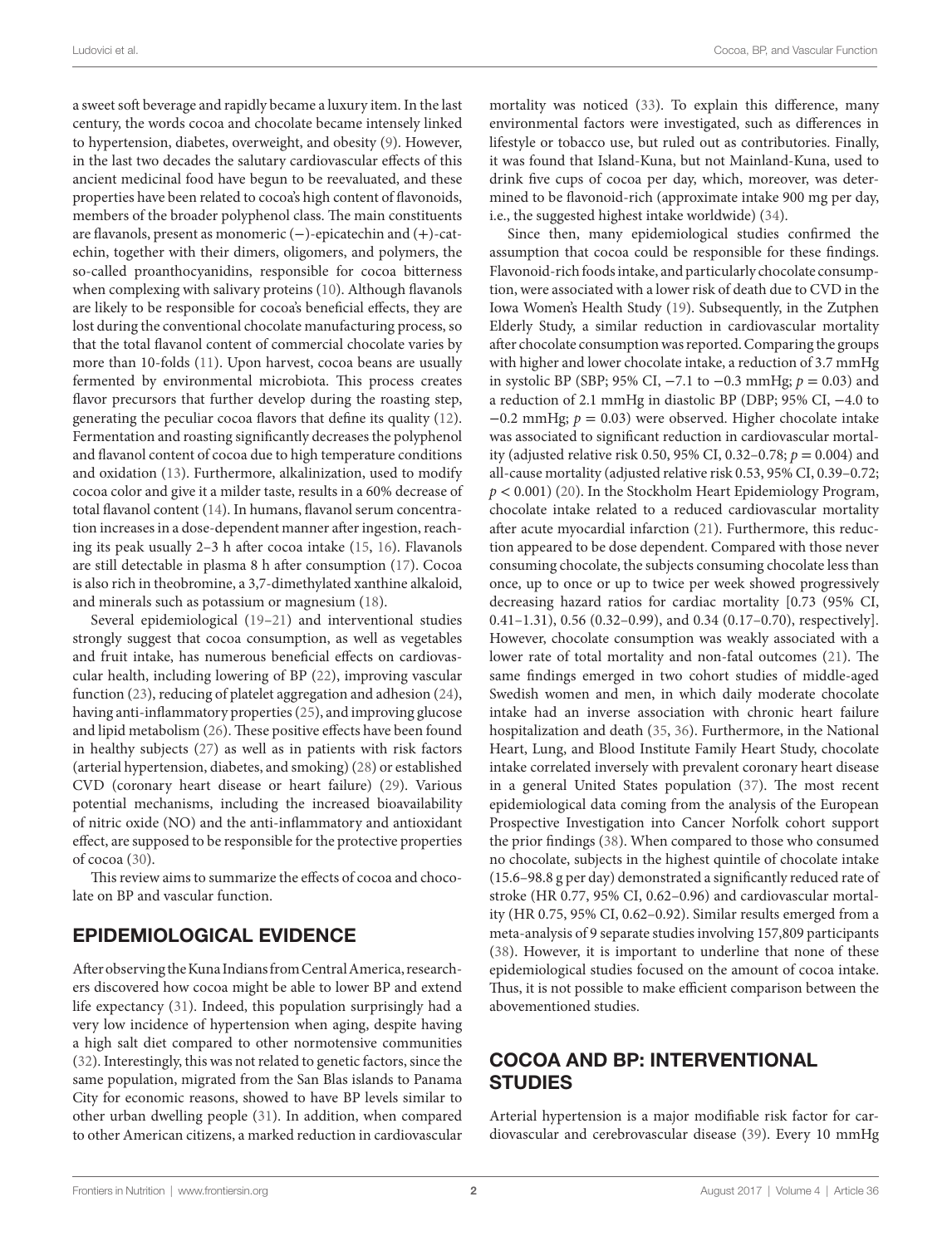reduction in SBP significantly reduces the risk of major cardiovascular events, CHD, stroke, and heart failure, which leads to a significant 13% reduction in all-cause mortality [\(40](#page-9-30)). To date, several interventional studies have assessed the efficacy of cocoa in lowering BP both in healthy subjects and in patients with cardiovascular risk factors (**[Table 1](#page-2-0)**).

Compared to cocoa butter chocolate, the regular consumption (14 days) of flavanol-rich milk chocolate (168 mg flavanols) was significantly linked with the reduction of SBP (−6 mmHg) and DBP (−5 mmHg), as well as with LDL cholesterol and oxidative stress markers in 28 healthy individuals ([41\)](#page-9-13). Similarly, shortterm administration (7 days) of flavanol-rich dark chocolate significantly reduced SBP ( $p < 0.05$ ) and insulin resistance  $(p < 0.001)$  in 20 healthy subjects  $(42)$  $(42)$ . In 101 normotensive subjects, randomized to receive dark chocolate bars (397 mg flavanols), cocoa beverage (357 mg flavanols), or matching placebo for 6 weeks, the flavanol-rich chocolate consumption reduced SBP by 3.58 mmHg, with no significant effect on DBP [\(43\)](#page-9-15). Furthermore, in 90 "healthy" elderly subjects, a statistically significant improvement in BP ( $p < 0.0001$ ), insulin resistance  $(p < 0.0001)$ , and lipid peroxidation  $(p = 0.001)$  were seen after 8 weeks in the high flavanol (993 mg, SBP: −7.83 ± 0.56 mmHg, DBP:  $-4.77 \pm 0.37$  mmHg) and intermediate flavanol (520 mg, SBP: −6.8 ± 0.59 mmHg, DBP: −3.2 ± 0.36 mmHg) intake groups in comparison to the low-flavanol group (48 mg, SBP:  $-1.6 \pm 1.06$  mmHg, DBP:  $-1.57 \pm 0.61$  mmHg). Moreover, flavanol consumption demonstrated a positive effect on cognitive performance [\(44](#page-9-16)). In the recently published Flaviola Health Study, 100 healthy subjects were enrolled and randomized to cocoa flavanol (CF) containing drink (450 mg) or CF-free drink for 1 month [\(27\)](#page-9-0). CF intake decreased SBP and DBP by 4.4 mmHg (95% CI, 7.9–0.9 mmHg) and 3.9 mmHg (95% CI, 6.7–0.9 mmHg), improved endothelial function, and showed a positive effect on total and LDL cholesterol. By applying the

<span id="page-2-0"></span>

| Reference                   |      | Year Study design                    | Population                                        | (weeks)        | <b>Duration Intervention</b>                                                                              | Reduction<br>of SBP/<br><b>DBP</b> active<br>group | Reduction<br>of SBP/DBP<br>control<br>group |
|-----------------------------|------|--------------------------------------|---------------------------------------------------|----------------|-----------------------------------------------------------------------------------------------------------|----------------------------------------------------|---------------------------------------------|
|                             |      |                                      |                                                   |                |                                                                                                           | (mmHg)                                             | (mmHg)                                      |
| Fraga et al. (41)           | 2005 | Randomized crossover                 | 28 normotensive                                   | 2              | High-flavanol milk (168 mg)/white chocolate                                                               | $-6/-5$                                            | $-2/-1$                                     |
| Grassi et al. (42)          | 2005 | Randomized crossover                 | 15 normotensive                                   | $\mathbf{1}$   | Dark (500 mg flavanols)/white chocolate                                                                   | $-7/-4.2$                                          | $-0.5/-0.3$                                 |
| Crews et al. (43)           | 2008 | Randomized double-blind<br>parallel  | 101 normotensive                                  | 6              | Dark chocolate (397 mg flavanol) and cocoa<br>drink (357 mg flavanol)/low-flavanol chocolate<br>and drink | $-3.58/-0.5$                                       | $-3.05/-0.57$                               |
| Mastroiacovo<br>et al. (44) | 2015 | Randomized double-blind<br>parallel  | 90 normotensive                                   | 8              | High (993 mg)/intermediate (520 mg)/low<br>(48 mg) flavanol cocoa drink                                   |                                                    | $-7.83/-4.77 -1.60/-1.57$                   |
| Sansone et al. (27)         | 2015 | Randomized double-blind<br>parallel  | 100 normotensive                                  | $\overline{4}$ | High (450 mg)/low-flavanol cocoa drink                                                                    | $-4.4/-3.9$                                        | $-1/0$                                      |
| Grassi et al. (23)          | 2015 | Randomized double-blind<br>crossover | 20 normotensive                                   | $\mathbf{1}$   | High (800, 500, 200, 80 mg)/low (0 mg)<br>flavanol cocoa                                                  | $-4.8/-3.03$                                       | $-/-$                                       |
| Murphy et al. (45)          | 2003 | Randomized double-blind<br>parallel  | 32 normotensive                                   | 4              | High (234 mg flavanols and procyanidins)/low-<br>flavanol chocolate                                       | $+2/-1$                                            | $+3/0$                                      |
| Engler et al. (46)          | 2004 | Randomized double-blind              | 21 normotensive                                   | 2              | High (213 mg procyanidins, 46 mg<br>epicatechin)/low-flavanol chocolate                                   | $-1/+0.9$                                          | $-2.8/-0.1$                                 |
| Shiina et al. (47)          | 2009 | Randomized single-blind              | 39 normotensive                                   | $\overline{c}$ | Dark (550 mg flavanols)/white chocolate                                                                   | $+4.6/+6.6$                                        | $+4/+5.2$                                   |
| Njike et al. (48)           | 2011 | Randomized crossover                 | 44 normotensive<br>overweight                     | 6              | High/low-flavanol cocoa drink                                                                             | $+2.2/-0.5$                                        | $-0.1/+0.8$                                 |
| Taubert et al. (49)         | 2003 | Randomized crossover                 | 13 hypertensive                                   | $\mathbf{2}$   | Dark (500 mg flavanols)/white chocolate                                                                   | $-5.1/-1.8$                                        | $+0.4/+0.3$                                 |
| Taubert et al. (50)         | 2007 | Randomized single-blind<br>parallel  | 44 pre-hypertensive/<br>hypertensive              | 18             | Dark(30 mg flavanols)/white chocolate                                                                     | $-2.9/-1.9$                                        | $+0.1/0$                                    |
| Grassi et al. (51)          | 2005 | Randomized crossover                 | 20 hypertensive                                   | 2              | Dark (500 mg flavanols)/white chocolate                                                                   | $-11.9/-8.5$                                       | $-0.7/-0.6$                                 |
| Muniyappa et al.<br>(52)    | 2008 | Randomized double-blind<br>crossover | 20 hypertensive                                   | $\overline{2}$ | High (900 mg)/low-flavanol drink                                                                          | $-2/-3$                                            | $-1/-4$                                     |
| Davison et al. (53)         | 2010 | Randomized double-blind<br>crossover | 52 hypertensive                                   | 6              | High (1,052 mg)/low-flavanol cocoa drink                                                                  | $-5.3/-3$                                          | $-2.1/+0.1$                                 |
| Grassi et al. (54)          | 2008 | Randomized crossover                 | 19 hypertensive<br>with IGT                       | 2              | Dark (1,008 mg polyphenols)/white chocolate                                                               | $-3.8/-3.9$                                        | $-0.1/-0.2$                                 |
| Davison et al. (55)         | 2008 | Randomized parallel                  | 49 normotensive<br>obese or overweight            | 12             | High (902 mg)/low-flavanol cocoa                                                                          | $-1.9/-1.8$                                        | $+4.2/+2.8$                                 |
| Rostami et al. (28)         | 2015 | Randomized double-blind              | 60 hypertensive<br>diabetic                       | 8              | Dark/white chocolate                                                                                      | $-5.9/-6.4$                                        | $-1.1/+0.2$                                 |
| Monagas et al.<br>(56)      | 2009 | Randomized crossover                 | 47 diabetics or<br>more than 3 CV risk<br>factors | $\overline{4}$ | Cocoa powder (495 mg polyphenols) with<br>milk/milk                                                       | $0.0/-2$                                           | $-3/-3$                                     |
| De Palma et al.<br>(57)     | 2016 | Randomized crossover                 | 32 patients with<br>stable HF                     | 4              | High (1,064 mg)/low-flavanol dark chocolate                                                               | $-1.8/-4.2$                                        | $-0.9/+2.9$                                 |

*IGT, impaired glucose tolerance; HF, heart failure; CHD, coronary heart disease; CV, cardiovascular; SBP, systolic blood pressure; DBP, diastolic blood pressure.*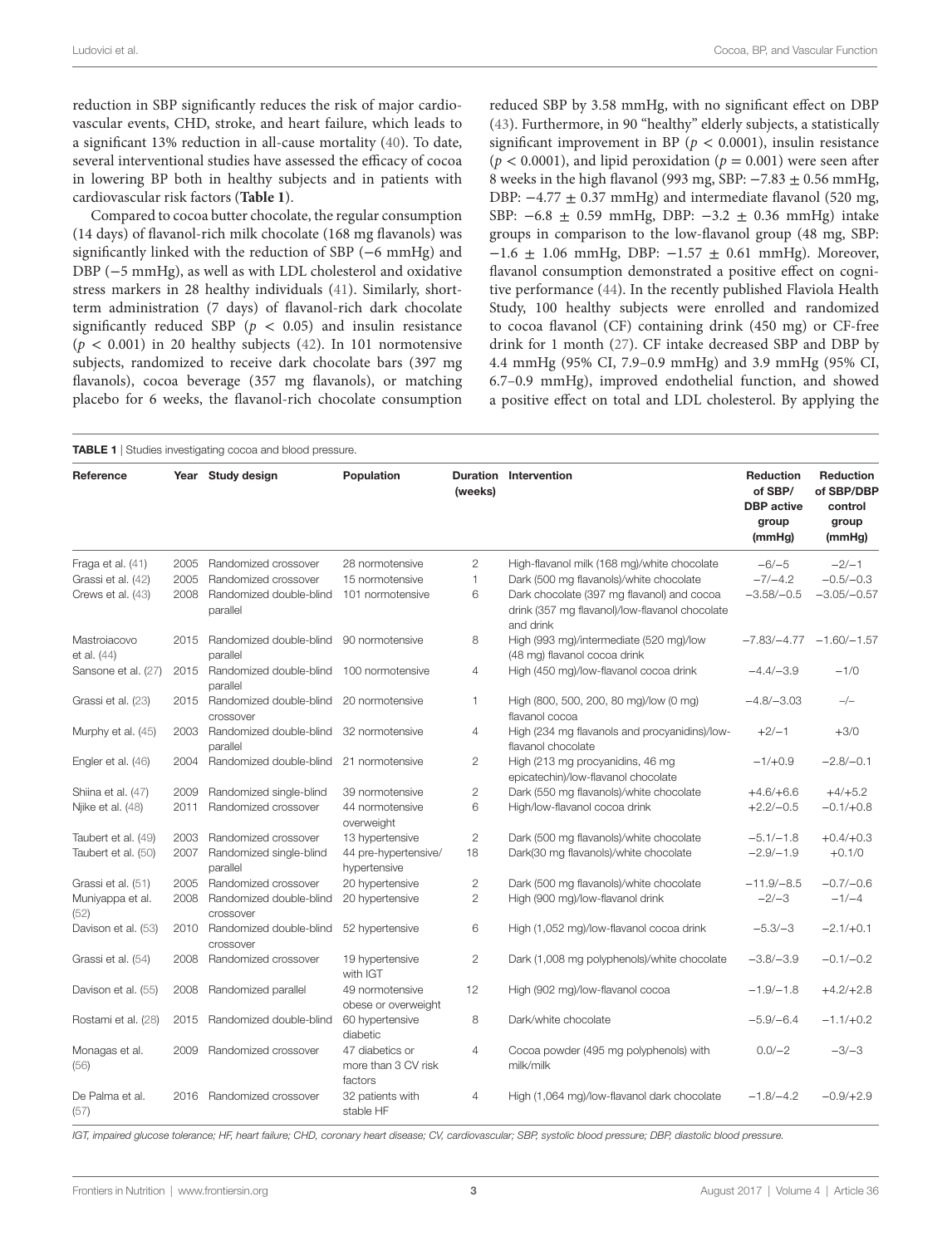Ludovici et al. Cocoa, BP, and Vascular Function

Framingham Risk Score, CF intake significantly lowered the 10-year risk for CHD, CVD, and cardiovascular death in so-far healthy people [\(27\)](#page-9-0). Moreover, Grassi and colleagues recently demonstrated that 1 week of supplementation with either 80 or 200 mg total flavanols (17 or 42 mg epicatechin, respectively) significantly decreased BP in healthy individuals [\(23](#page-8-19)). In particular, they documented a decrease in BP (SBP:  $-4.8 \pm 1.03$  mmHg,  $p < 0.0001$ ; DBP:  $-3.03 \pm 1.07$  mmHg,  $p = 0.0011$ ), and an improvement in endothelial function [\(23](#page-8-19)). However, in four different studies, flavanol-rich cocoa (234, 259, 550, 805 mg flavanols per day, respectively) did not improve BP levels compared to placebo in normotensive subjects ([45–](#page-9-17)[48\)](#page-9-20).

The effect of cocoa consumption on BP was also assessed in hypertensive patients. In a randomized crossover trial, 13 hypertensive patients were randomized to dark polyphenol-rich chocolate (500 mg polyphenols) or white chocolate. After 14 days, only polyphenol-rich chocolate decreased SBP by 5.1 mmHg and DBP by 1.8 mmHg; after consumption discontinuation, BP levels returned to pre-intervention values within 2 days ([49\)](#page-9-21). Moreover, in 46 mildly hypertensive patients, low chronic cocoa intake (30 mg flavanols per day for 18 weeks) reduced SBP by −2.9 ± 1.6 mmHg (*p* < 0.001) and DBP by −1.9 ± 1.0 mmHg  $(p < 0.001)$  compared to placebo [\(50](#page-9-22)). In a crossover study, 20 subjects with never treated essential hypertension were randomized to dark (500 mg flavanols) or white chocolate (flavanol free) for 15 days. Dark chocolate decreased ambulatory BP (24-h SBP: −11.9 ± 7.7 mmHg, *p* < 0.0001; 24-h DBP: −8.5 ± 5.0 mmHg,  $p < 0.0001$ ) ( $p < 0.0001$ ), serum LDL cholesterol ( $p < 0.05$ ), and improved vascular function [\(51](#page-9-23)). However, in a different crossover study enrolling 20 hypertensive subjects, flavanol-rich cocoa intake (900 mg per day) did not improve BP after 2 weeks, compared to placebo ([52](#page-9-24)). A subsequent study evaluated the minimum dose required for BP lowering. A population of 52 subjects with untreated mild arterial hypertension was randomized to receive cocoa beverage containing different doses of flavanols (33, 372, 712, or 1,052 mg per day, respectively). After 6 weeks, only the highest flavanol dose (1,052 mg per day) demonstrated a significant reduction in 24-h SBP (5.3  $\pm$  5.1 mmHg;  $p = 0.001$ ), DBP (3  $\pm$  3.2 mmHg;  $p = 0.002$ ), and mean arterial BP (3.8  $\pm$  3.2 mmHg;  $p = 0.0004$ ) ([53\)](#page-9-25).

Flavanol intake also demonstrated a positive effect in hypertensive patients with impaired glucose tolerance (IGT) and diabetes mellitus. In particular, 19 hypertensive patients with IGT were randomized to receive flavanol-rich dark chocolate or flavanol-free white chocolate for 15 days. Dark chocolate reduced both SBP and DBP (SBP:  $-3.82 \pm 2.40$  mmHg; 24-h SBP: −4.52 ± 3.94 mmHg; DBP: −3.92 ± 1.98 mmHg; 24-h DBP: −4.17 ± 3.29 mmHg), total and LDL cholesterol (*p* < 0.0001) as well as improved vascular function and insulin sensitivity (*p* < 0.05) [\(54](#page-9-26)). High-flavanol cocoa (902 mg) reduced SBP and DBP (SBP: −1.9 mmHg, DBP: −1.8 mmHg, *p* < 0.05) and improved vascular function among overweight and obese adults ([55](#page-9-27)). A recent study conducted on 60 subjects affected by hypertension and type 2 diabetes, randomized to flavanol-rich dark chocolate or white chocolate for 8 weeks, confirmed that flavanol-rich chocolate is effective in decreasing BP, fasting blood sugar, and triglyceride levels in patients with cardiovascular risk factors ([28\)](#page-9-1). However, in a high-risk population (three or more cardiovascular risk factors), flavanol-rich cocoa intake did not reduce BP values after 4 weeks ([56\)](#page-9-28).

Furthermore, in 24 heart failure patients, a 4 weeks consumption of high-flavanol dark chocolate (1,064 mg flavanols per day) significantly reduced DBP and NT-proBNP levels, compared to low-flavanol dark chocolate intake ([57\)](#page-9-29).

Several meta-analyses evaluated the available evidence on this topic. Ried and colleagues analyzed 13 studies, revealing a BP reduction after cocoa consumption (mean BP change  $\pm$  SE: SBP:  $-3.2 \pm 1.9$  mmHg,  $p = 0.001$ ; DBP:  $-2.0 \pm 1.3$  mmHg,  $p = 0.003$ ). The effect maintained statistical significance only for the studies evaluating hypertensive and pre-hypertensive patients (SBP: −5.0 ± 3.0 mmHg; *p* = 0.0009; DBP: −2.7 ± 2.2 mmHg,  $p = 0.01$ ) [\(58](#page-9-31)). Desch and coworkers also provided a metaanalysis including 10 randomized controlled trials involving either healthy subjects or patients with prehypertension/stage 1 hypertension (297 individuals). Cocoa consumption was associated with a 4.5 mmHg reduction (95% CI, −5.9 to −3.2, *p* < 0.001) for SBP and a 2.5 mmHg reduction (95% CI, −3.9 to −1.2, *p* < 0.001) for DBP ([59](#page-9-32)). In the same year, a Cochrane review showed that flavanol-rich chocolate and cocoa products may have a statistically significant effect in lowering BP by 2–3 mmHg in the short term [SBP (95% CI): −2.77 mmHg  $(-4.72 \text{ to } -0.82)$ ,  $p = 0.005$ ; DBP (95% CI):  $-2.20 \text{ mmHg}$ (−3.46 to −0.93), *p* = 0.006] [\(22](#page-8-18)). A recent published Cochrane review confirmed these findings, observing a small (2 mmHg) decrease in BP in the short term, more pronounced in the prehypertensive/hypertensive population ([60\)](#page-9-33).

## COCOA AND VASCULAR FUNCTION: INTERVENTIONAL STUDIES

Endothelium, the smooth, continuous inner lining of blood vessels, exhibits not only a barrier function but also synthetizes and releases a variety of vasoactive substances. Thus, the imbalance between vasodilating and vasoconstricting mediators results in endothelial dysfunction ([61](#page-9-34)). The impairment of endothelial function is an early event in the development of atherosclerosis and is associated with CVD [\(62](#page-9-35)). Endothelial dysfunction of the forearm, as assessed by the flow-mediated dilation of the brachial artery (FMD), is recognized to be a powerful surrogate marker for cardiovascular events and cardiovascular mortality, both in healthy subjects ([63\)](#page-9-36) and in patients with CV risk factors [\(64](#page-9-37)). Thus, FMD has been used to evaluate the effects of different interventions on endothelial function. To date, various studies have subsequently assessed the effects of cocoa on vascular function (**[Table 2](#page-4-0)**).

In 15 healthy subjects, CFs intake (1.4–10.9 mg/kg body weight) acutely improved FMD at 1, 2, 3, and 4 h after consumption. The improvement in vascular function was comparable to the one induced by nitrate intake [\(65](#page-10-0)). Flavanol-rich chocolate (213 mg procyanidins, 46 mg epicatechin) consumption significantly improved FMD in 21 healthy subjects also over a 2-week period ( $p = 0.024$ ). Moreover, plasma epicatechin concentrations markedly increased after 2 weeks in the active treatment group,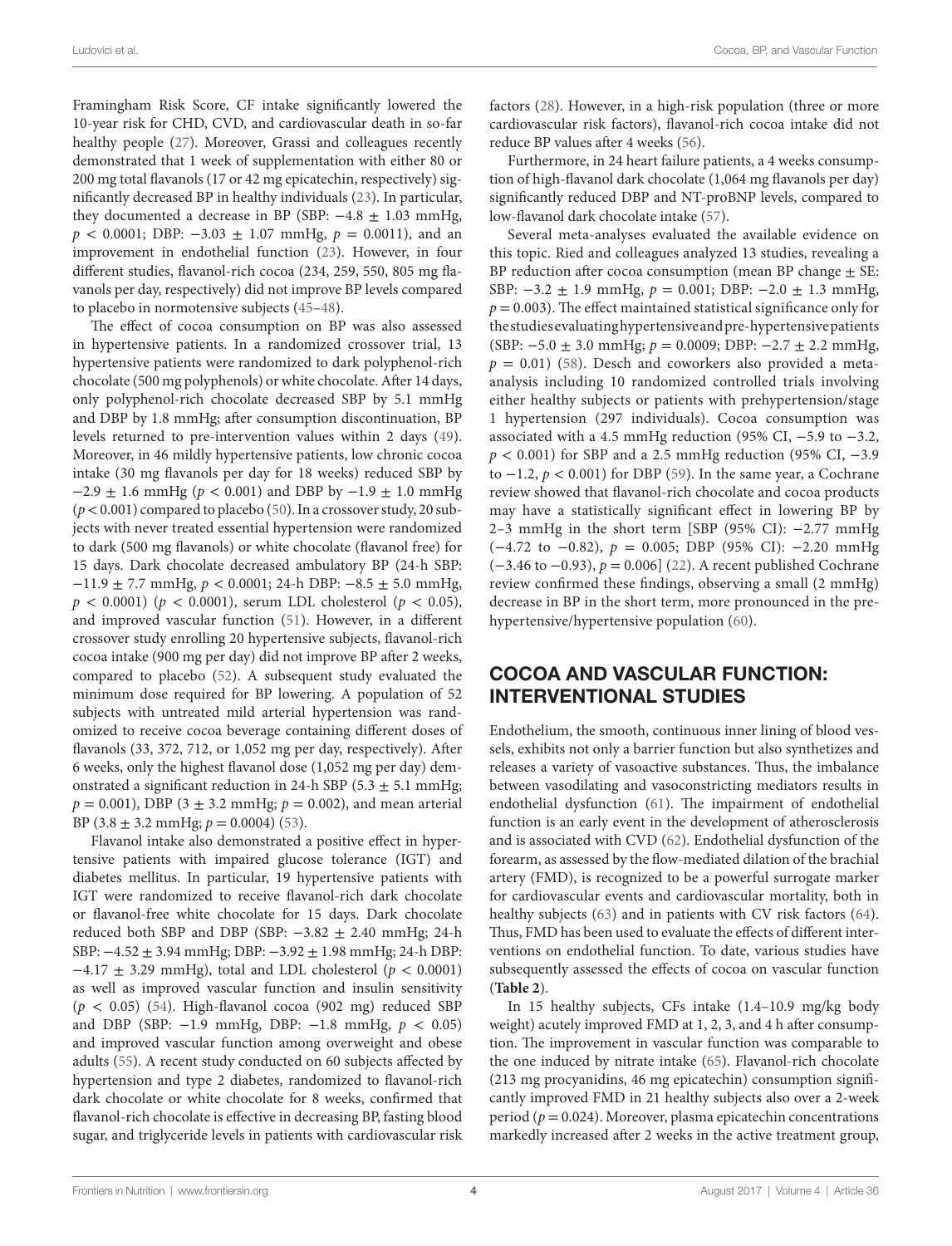<span id="page-4-0"></span>TABLE 2 | Studies investigating cocoa and vascular function.

| Reference                           | Year | Study design                                                | Population                                          | <b>Duration</b>    | Intervention                                                                                                                                          | Outcome                                                                                                                                                      |
|-------------------------------------|------|-------------------------------------------------------------|-----------------------------------------------------|--------------------|-------------------------------------------------------------------------------------------------------------------------------------------------------|--------------------------------------------------------------------------------------------------------------------------------------------------------------|
| Rodriguez-<br>Mateos et al.<br>(65) | 2015 | Randomized double-<br>blind crossover                       | 15 healthy<br>subjects                              | 1,2,3,4 h          | CF-rich drink (1.4–10.9 mg/kg body weight)<br>vs. nitrate or nutrient-matched flavanol-free<br>drink                                                  | Improvement in FMD after flavanol<br>and nitrate intake                                                                                                      |
| Engler et al.<br>(46)               | 2004 | Randomized<br>double-blind<br>placebo-controlled            | 21 heathy<br>subjects                               | 2 weeks            | High flavonoid chocolate (213 mg<br>procyanidins, 46 mg epicatechin) vs. low-<br>flavonoid chocolate                                                  | Improvement in FMD, increased<br>epicatechin concentrations                                                                                                  |
| Sansone et al.<br>(27)              | 2015 | Randomized double-<br>blind controlled<br>parallel          | 100 healthy<br>subjects                             | 30 days            | CF-containing drink (450 mg) or a nutrient-<br>matched flavanol-free control bi-daily                                                                 | Improvement in FMD, decreased SBP<br>and DBP, decreased PWV                                                                                                  |
| Grassi et al.<br>(23)               | 2015 | Randomized double-<br>blind crossover<br>controlled         | 20 healthy<br>subjects                              | 5 weeks            | Five treatments with daily intake of 10 g<br>cocoa (0, 80, 200, 500, 800 mg flavonoids)                                                               | Dose-dependent improvement in FMD,<br>decreased PWV, and BP                                                                                                  |
| Schroeter<br>et al. (66)            | 2006 | Randomized<br>crossover                                     | 16 healthy<br>subjects,<br>isolated rabbit<br>rings | 2 h                | Drink with high flavonoid content                                                                                                                     | Improvement in FMD, paralleled the<br>appearance of flavanols in plasma                                                                                      |
| Heiss et al.<br>(67)                | 2015 | Randomized double-<br>blind controlled<br>parallel          | 42 healthy<br>subjects                              | 14 days            | CF-containing drink (450 mg bid) vs. CF-free<br>drink                                                                                                 | Improvement in FMD, decreased PWV,<br>and in total peripheral resistances                                                                                    |
| Shiina et al.<br>(47)               | 2009 | Randomized<br>single-blind                                  | 39 healthy<br>subjects                              | 2 weeks            | 45 g commercially available dark chocolate<br>vs. white chocolate                                                                                     | Improvement in coronary circulation as<br>measured by coronary velocity flow reserve                                                                         |
| Grassi et al.<br>(51)               | 2005 | Randomized<br>crossover<br>placebo-controlled               | 20 untreated<br>hypertensive<br>patients            | 15 days            | 100 g dark chocolate (21.91 mg catechin,<br>65,97 mg epicatechin) vs. flavanol-free white LDL cholesterol, increased insulin sensitivity<br>chocolate | Improvement in FMD, decreased BP and                                                                                                                         |
| Grassi et al.<br>(54)               | 2008 | Randomized<br>crossover<br>placebo-controlled               | 19<br>hypertensive<br>with IGT                      | 15 days            | 100 g dark chocolate (36 mg catechin,<br>110 mg epicatechin) vs. flavanol-free white<br>chocolate                                                     | Improvement in FMD, decreased SBP<br>and DBP, decreased insulin resistance                                                                                   |
| Heiss et al.<br>(69)                | 2005 | Randomized double-<br>blind crossover                       | 11 smokers                                          | 2 <sub>h</sub>     | 100 ml cocoa drink with high (176-185 mg)<br>or low (<11 mg) flavanol content                                                                         | Improvement in FMD and increased<br>circulating NO pool. Increased flavanol<br>metabolites                                                                   |
| Hermann et al. 2006<br>(70)         |      | Randomized<br>placebo-controlled                            | 20 smokers                                          | 2 h                | 40 g commercially available dark chocolate<br>vs. white chocolate                                                                                     | Improvement in FMD, antioxidant status,<br>and platelet function                                                                                             |
| Davison et al.<br>(55)              | 2008 | Randomized double-<br>blind placebo-<br>controlled parallel | 49 obese and<br>overweight<br>patients              | 12 weeks           | Dietary high (902 mg) vs. low (36 mg)<br>flavanol intake                                                                                              | Improvement in FMD                                                                                                                                           |
| Njike et al. (48)                   | 2011 | Randomized<br>controlled crossover                          | 44 overweight<br>patients                           | 6 weeks            | Sugar-free cocoa beverage or placebo,<br>sugar-sweetened cocoa beverage or<br>placebo                                                                 | Improvement in FMD, no change<br>in weight                                                                                                                   |
| West et al.<br>(71)                 | 2014 | Randomized double-<br>blind crossover<br>placebo-controlled | 30 overweight<br>patients                           | 30 days            | 37 g dark chocolate plus sugar-free cocoa<br>beverage (flavanols 814 mg) vs. low-flavanol<br>chocolate bar and cocoa-free and sugar-<br>free beverage | Unchanged FMD, increased basal diameter<br>and peak diameter of the brachial artery,<br>increased basal blood flow, in women<br>decreased augmentation index |
| Balzer et al.<br>(72)               | 2008 | Randomized<br>double-blind                                  | 41 diabetic<br>patients                             | 30 days            | Flavanol-rich cocoa (321 mg flavanols $\times$ 3)<br>or a nutrient-matched control (25 mg<br>flavanols $\times$ 3)                                    | Improvement in FMD                                                                                                                                           |
| Mellor et al.<br>(73)               | 2013 | Randomized double-<br>blind crossover<br>controlled         | 10 diabetic<br>patients                             | 2 <sub>h</sub>     | 13.5 g of high vs. low-flavanol chocolate;<br>60 min later, a 75 g oral glucose load                                                                  | Improved endothelial function assessed<br>by reactive hyperemia peripheral artery<br>tonometry                                                               |
| Heiss et al.<br>(74)                | 2003 | Randomized double-<br>blind crossover                       | 20 patients<br>with at least 1<br>CV risk factor    | 2 h                | Flavanol-rich cocoa drink (100 ml)                                                                                                                    | Improvement in FMD and increased levels<br>of nitrosated and nitrosylated species                                                                            |
| Heiss et al.<br>(75)                | 2010 | Randomized double-<br>blind crossover<br>controlled         | 16 CHD<br>patients                                  | 30 days            | Dietary high (375 mg bid) vs. low (9 mg bid)<br>flavanol cocoa drink                                                                                  | Improvement in FMD and mobilization<br>of endothelial progenitor cells                                                                                       |
| Flammer et al.<br>(29)              | 2012 | Randomized<br>double-blind<br>placebo-controlled            | 20 heart failure<br>patients                        | 2 h and<br>30 days | 40 g commercially available dark chocolate<br>vs. flavonoid-free placebo chocolate                                                                    | Improvement in FMD of platelet function                                                                                                                      |

(*Continued*)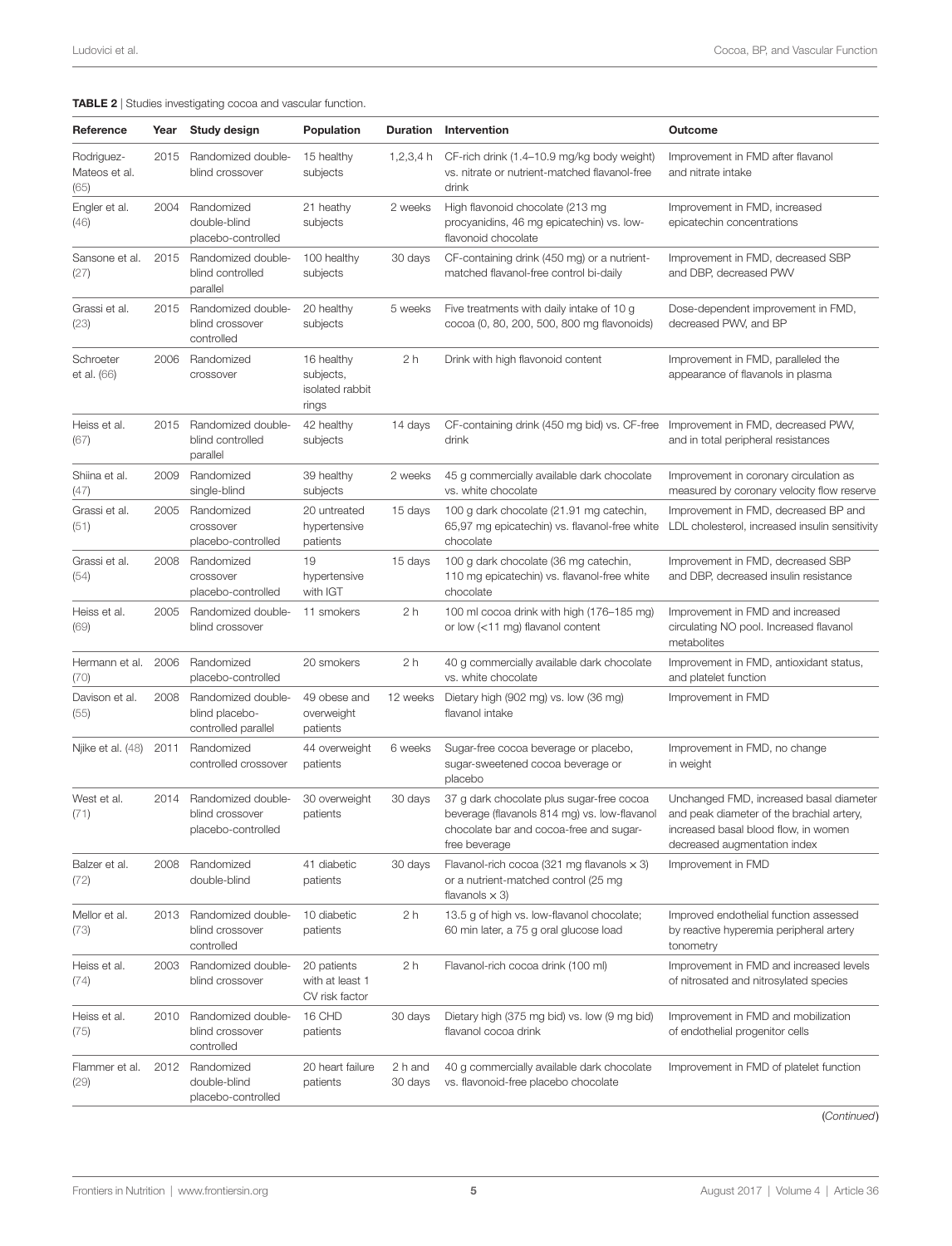#### TABLE 2 | Continued

| Reference              | Year | Study design                                     | Population                         | <b>Duration</b> | Intervention                                                                                | Outcome                                                                                                                                        |
|------------------------|------|--------------------------------------------------|------------------------------------|-----------------|---------------------------------------------------------------------------------------------|------------------------------------------------------------------------------------------------------------------------------------------------|
| Flammer et al.<br>(76) | 2007 | Randomized<br>double-blind                       | 22 heart<br>transplant<br>patients | 2 <sub>h</sub>  | 40 g commercially available<br>dark chocolate vs. flavonoid-free<br>placebo chocolate       | Inducing coronary vasodilation,<br>improvement in coronary endothelial<br>function, and improvement<br>in platelet function                    |
| Rassaf et al.<br>(77)  | 2016 | Randomized<br>double-blind<br>placebo-controlled | 57<br>hemodialytic<br>patients     | 30 days         | CF-rich beverages (900 mg per<br>study day) vs. flavanol-free<br>beverages                  | Improvement in FMD decreased DBP.<br>Ingestion of flavanols during HD alleviated<br>HD-induced vascular dysfunction                            |
| Sansone et al.<br>(68) | 2017 | <b>Randomized double-</b><br>blind crossover     | 47 healthy<br>subjects             |                 | High (820 mg)/low-flavanol cocoa<br>drink with high (220 mg)/low<br>methylxanthines content | CFs with methylxanthines increased<br>epicatechin serum concentration,<br>increased FMD decreased PWV<br>and DBP compared with flavanols alone |

*Modified from Ref. [\(116](#page-11-0)).*

*FMD, flow-mediated dilation; endoPAT, reactive hyperemia peripheral artery tonometry; PWV, pulse wave velocity; CV, cardiovascular; NO, nitric oxide; CHD, coronary heart disease; HD, hemodialysis; BP, blood pressure; SBP, systolic blood pressure; DBP, diastolic blood pressure; LDL, low-density lipoprotein; CF, cocoa flavanol; IGT, impaired glucose tolerance.*

suggesting that the effect on vascular function was flavanolmediated ([46](#page-9-18)). In the Flaviola Health Study, a 1-month CF intake increased FMD over control by 1.2% (95% CI, 1.0–1.4) and decreased pulse wave velocity by 0.4 m/s (95% CI, 0.8–0.04 m/s) ([27\)](#page-9-0). Furthermore, 20 healthy subjects were randomized to receive 5 treatments with daily intake of 10 g cocoa (0, 80, 200, 500, and 800 mg cocoa flavonoids per day) in5 periods lasting 1 week. A dose-dependent increase in FMD (from 6.2% to 7.3, 7.6, 8.1, 8.2% after the different flavonoid doses, respectively) was found [\(23](#page-8-19)). In healthy individuals, an improvement in vascular function after high-flavanol cocoa intake has been demonstrated in subsequent studies [\(66](#page-10-1), [67](#page-10-2)). Flavanol-rich chocolate intake was also demonstrated to significantly improve coronary circulation in healthy adults, as assessed by coronary flow velocity reserve measurement with non-invasive transthoracic Doppler echocardiography ([47\)](#page-9-19). Interestingly, in a recently published randomized double-blind trial, an interaction between flavanols and methylxanthines, such as theobromine and caffeine contained in cocoa, has been identified. In particular, methylxanthines were demonstrated to increase epicatechin metabolites plasma levels, thus affecting flavanols absorption, and to enhance the positive vascular effect of flavanols [\(68\)](#page-10-12).

Flavanol intake improved FMD in hypertensive patients with normal ([51](#page-9-23)) as well as IGT [\(54](#page-9-26)). Flavanol-rich cocoa beverage also acutely improved endothelium-dependent vasodilation, platelet function, and circulating bioactive NO in smokers ([69](#page-10-3), [70](#page-10-4)). In 20 male smokers, dark chocolate, but not white chocolate, improved FMD after 2 h (7.0 vs.  $4.4\%$ ,  $p = 0.026$ ), and the effect lasted about 8 h after ingestion ([70\)](#page-10-4). Furthermore, a statistically significant reduction in DBP and mean BP, and a parallel improvement in FMD was shown after high-flavanol cocoa intake in obese and overweight subjects ([55](#page-9-27)). Moreover, the positive effect of cocoa consumption on endothelial function was not associated with weight gain [\(48\)](#page-9-20). Conversely, in a subsequent study, an increase in basal and peak brachial artery diameter, with no consequent change in FMD, was assessed in a group of 30 overweight patients after 30 days high-flavanol chocolate intake ([71](#page-10-5)). In a diabetic population, high-flavanol cocoa consumption was associated with statistically significant improvement in vascular function both acutely (after 2 h) and chronically (30 days) in two different

studies ([72,](#page-10-6) [73](#page-10-7)). Flavanol-rich cocoa intake improved FMD (from 3.4 to 6.3%,  $p < 0.001$ ) after 2 days in a population with at least one cardiovascular risk factor, including history of CHD, hypertension, hyperlipidemia, diabetes, or current tobacco use [\(74\)](#page-10-8). Altogether, these studies highlight the ability of CFs in improving vascular function in patients with cardiovascular risk factors.

The efficacy of flavanol intake on vascular function has been assessed also in a population of 16 CHD patients, randomized to receive flavanol-rich or low-flavanol cocoa for 30 days. Results showed a significant improvement in endothelial function by 48%, a decrease in SBP (mean change in active group: −4.2 ± 2.7 mmHg), and increasing levels of circulating angiogenic cells in the active treatment group compared with controls [\(75](#page-10-9)).

In a study from our group, 20 chronic heart failure patients were randomized to receive commercially available flavanol-rich chocolate or control chocolate [\(29](#page-9-2)). Flavanol-rich chocolate significantly improved FMD from baseline levels of  $4.98 \pm 1.95$ , to 5.98  $\pm$  2.32% ( $p = 0.045$  and 0.02 for between-group changes) 2 h after intake, and to  $6.86 \pm 1.76\%$  after 4 weeks of daily consumption ( $p = 0.03$  and 0.004 for between groups). After flavanol-rich chocolate intake, platelet adhesion significantly decreased in the short term, but the effect was not sustained after 4 weeks. BP values and heart rate did not change. We also assessed the effect of flavanol-rich dark chocolate compared with control chocolate on coronary vascular function in 22 heart transplant recipients, patients characterized by severely impaired vascular function [\(76\)](#page-10-10). Two hours after ingestion, flavanol-rich dark chocolate but not control chocolate induced significant coronary vasodilation  $(p < 0.01)$ , improved coronary vascular function  $(p = 0.01)$ , and decreased platelet adhesion.

Cocoa flavanols demonstrated to have a protective role also among patients with end-stage renal disease (ESRD). A population of 57 ESRD patients was randomized to receive either flavanol-rich beverage (900 mg) or placebo. Flavanol-rich cocoa improved endothelial function by 53% ( $p < 0.001$ ) and alleviated hemodialysis induced endothelial dysfunction (*p* < 0.001) after acute ingestion, with no effect on BP and heart rate. After 4 weeks of treatment, cocoa improved vascular function by 18% and decreased DBP ( $p = 0.03$ ) [\(77](#page-10-11)).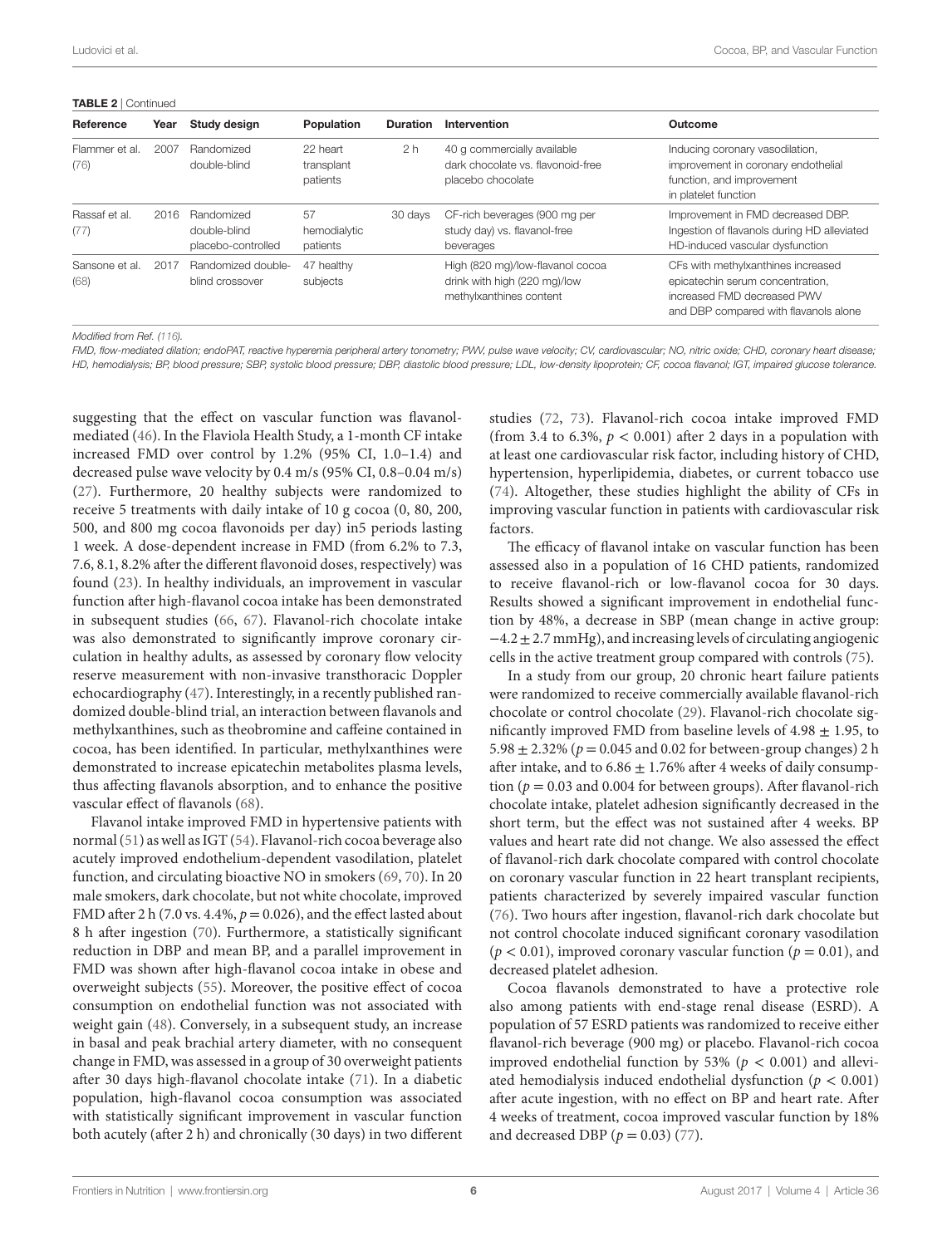In a meta-analysis of 11 chronic and 11 acute studies, Hooper and colleagues found strong beneficial effects of cocoa on FMD, as well as reductions in DBP and mean arterial pressure. Chocolate or cocoa improved FMD regardless of the dose consumed [\(78](#page-10-13)).

Based on the epidemiological evidence and the results from interventional studies, the European Food Safety Authority (EFSA) published a health claim about the effect of polyphenols derived from cocoa on cardiovascular risk factors, assessing that CFs "help maintaining the elasticity of blood vessels, which contributes to normal blood flow." In order to obtain the claimed effect, they suggested "to consume 200 mg of cocoa flavanols per day, provided by 2.5 g of high-flavanol cocoa powder or 10 g of high-flavanol dark chocolate, in the context of a balanced diet" [\(79](#page-10-14)). Conversely, Vlachojannis and coworkers asserted that only cocoa products with 100 mg epicatechin or CF doses of around 900 mg were able to achieve positive effects on FMD and BP, questioning the 200 mg flavanols/46 mg epicatechin dose recommended by the EFSA ([80\)](#page-10-15).

Currently, the COcoa Supplement and Multivitamin Outcomes Study (COSMOS; NCT02422745) is ongoing to assess the capability of a cocoa extract supplement (600 mg per day flavanols/80 mg epicatechin) compared to a standard multivitamin supplement, to reduce the risk of CVD and cancer among men aged 60 years and older and women aged 65 years and older. Concomitantly, an ancillary study (COSMOS-Mind; NCT03035201) is being conducted to evaluate the effects of such supplements on cognitive function.

#### PUTATIVE MECHANISMS

The protective role of CFs intake on BP and endothelial function is likely to come from its vasodilatory effect; the underlying mechanisms are multiple and not fully understood [\(30](#page-9-3)).

In this context, the increased NO availability and the subsequent vasodilation may play a central role. In young spontaneously hypertensive rats, epicatechin delayed the occurrence of arterial hypertension and reduced locomotor hyperactivity; these results were both mediated by increased NO bioavailability and erythrocyte deformability [\(81](#page-10-16)). Taubert and colleagues ([50\)](#page-9-22) demonstrated that prolonged intake of small amounts of dark chocolate (6.3 g per day for 18 weeks) reduced BP and improved NO production in a population of 44 pre-hypertensive individuals. In particular, dark chocolate intake reduced mean SBP by 2.9 mmHg (*p* < 0.001) and DBP by 1.9 mmHg (*p* < 0.001); these results were accompanied by a sustained increase of S-nitrosoglutathione, a source of bioavailable NO, by 0.23  $nmol/L$  ( $p < 0.001$ ) ([50\)](#page-9-22). Flavanols, and particularly flavanol-rich cocoa, elevate NO bioavailability by both stimulating the NO synthase (eNOS) activity ([82,](#page-10-17) [83](#page-10-18)) and increasing the availability of l-arginine (*via* reduction of its degradation by arginase) ([84\)](#page-10-19). Furthermore, in a rat model, flavanols prevented the elevation of BP induced by L-nitroarginine methyl ester (L-NAME), a powerful inhibitor of NOS ([83\)](#page-10-18). In addition, cocoa showed a similar inhibitor effect on endothelin-1 production, a powerful vasoconstrictor [\(85,](#page-10-20) [86](#page-10-21)). Flavanols proved capable to induce both NO-mediated and endothelium-derived hyperpolarizing factor-mediated relaxation in a large number of arteries including the coronary arteries [\(87](#page-10-22)). Since NO degradation is mediated by free radicals, the improvement in vascular

function is also related to the anti-inflammatory and antioxidant properties of cocoa ([88\)](#page-10-23). In a systematic review of the literature on polyphenols and oxidative stress, four studies reported statistically significant improvements in markers of oxidative stress and inflammation after flavanol-rich cocoa intake [\(89\)](#page-10-24). A significant reduction in oxidative stress occurred when dark chocolate was administered to smokers as opposed to milk chocolate [\(90](#page-10-25)). Furthermore, a high dose (472.5 mg) of flavonoids through cocoa powder led to reduction in all oxidative and inflammatory markers in type 2 diabetics, and to a parallel improvement in endothelial function  $(1.7 \pm 0.1 \text{ vs. } 2.3 \pm 0.1\% , p = 0.01)$  assessed by reactive hyperemia peripheral artery tonometry (EndoPAT-2000) [\(73](#page-10-7)). After consumption of cocoa products, a decrease in markers of peroxidation was also observed in healthy subjects, as well as in obese, dyslipidemic, pre-hypertensive, and hypertensive patients [\(25](#page-8-21)). CFs directly scavenge ROS and nitrogen species [\(91](#page-10-26)); moreover, they modulate crucial enzymes related to oxidative stress, such as catalase, superoxide dismutase, glutathione peroxidase, glutathione reductase, glutathione transferase, xanthine oxidase, and lipooxygenase [\(92](#page-10-27), [93\)](#page-10-28). In line with this, the exposure of human endothelial cells to epicatechin inhibited endothelial NADPH oxidase, reduced superoxide and peroxynitrite levels, and consequently induced an increase in NO and cyclic guanosine monophosphate cellular levels [\(94](#page-10-29)). Furthermore, cocoa powder and epicatechin demonstrated to significantly decrease aortic oxidative stress and circulating markers related to impaired coagulation (von Willebrand factor, factor VIII, and fibrinogen) and inflammation (tissue necrosis factor-α, interleukin-6, interleukin-10, and C-reactive protein) ([95](#page-10-30)). *In vitro* experiments show that CFs inhibit pro-inflammatory cytokines such as interleukin-2, interleukin-1β, and tissue necrosis factor-α, and positively modulate the expression of anti-inflammatory cytokines, such as interleukin-4 and transforming growth factor-β ([92,](#page-10-27) [96](#page-10-31)[–98](#page-10-32)).

An inhibition of angiotensin-converting enzyme (ACE) by cocoa constituents has been postulated. In a rat model, flavanol-rich cocoa powder significantly reduced BP in spontaneously hypertensive rats but did not exert a similar effect in normotensive Wistar-Kyoto rats. Interestingly, the effect of flavanol-rich cocoa (300 mg/kg) clearly mimicked that caused by captopril (50 mg/kg) [\(99\)](#page-10-33). In 2006, Actis-Goretta and colleagues documented an *in vitro* interaction between cocoa flavonoids and ACE. They demonstrated that procyanidin-rich chocolate significantly inhibited purified ACE activity, whereas the inhibitory activity correlated with both the phenolic content ( $p < 0.003$ ) and the flavanol content ( $p < 0.001$ ). When incubated in membrane suspensions from rat kidney, chocolate  $[634 \mu M (+)$ -catechin equivalents] high in procyanidin inhibited ACE activity by 70% and such low in procyanidin [314 µM (+)-catechin equivalents] only inhibited ACE by 45% ( $p < 0.001$ ). The inhibition of ACE in tissue membrane suspensions was also observed in rat testes and lungs [\(100](#page-11-1)). In a subsequent study, extract from powdered cocoa beans was demonstrated to dose-dependently inhibit *in vitro* ACE activity; it also showed a dose-dependent radicals scavenging ability ([101\)](#page-11-2). Persson and colleagues ([102\)](#page-11-3) demonstrated that the acute consumption of dark chocolate (75 g, 72% of cocoa) inhibited ACE activity *in vitro*—after incubation in human endothelial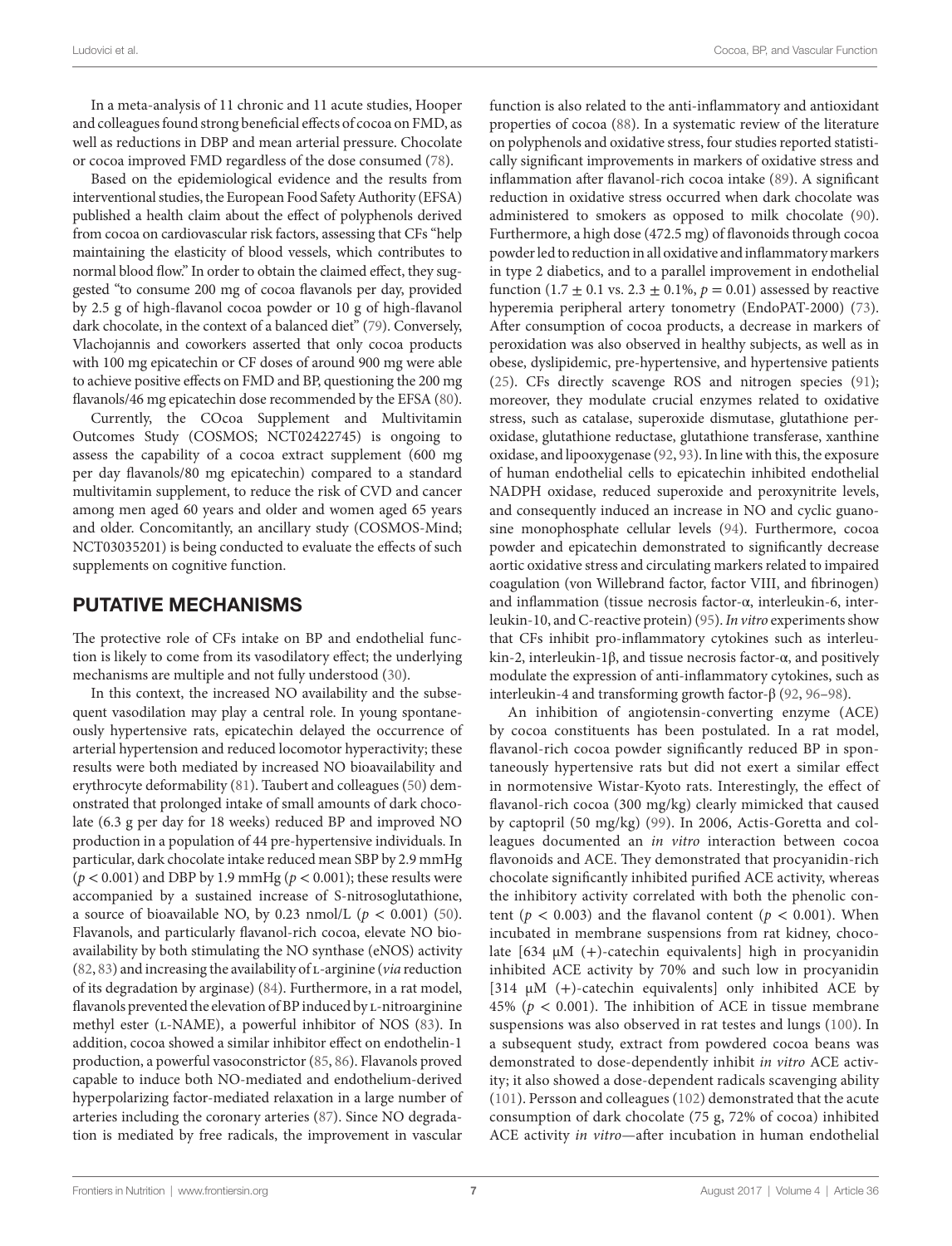

<span id="page-7-0"></span>cells from umbilical veins (HUVEC) —and *in vivo* in 16 healthy volunteers. In HUVEC, a significant inhibition of ACE activity ( $p < 0.01$ ) and an increase of NO levels ( $p < 0.001$ ) were seen. In healthy subjects, dark chocolate significantly inhibited ACE activity (mean 18%) 3 h after oral intake, with no relevant changes in circulating NO levels. According to ACE genotype, significant inhibition of ACE activity emerged in individuals with genotype insertion/insertion and deletion/deletion (mean 21 and 28%, respectively) ([102\)](#page-11-3).

Recently, studies have begun to pay attention to the role of cocoa on mitochondria in cardiovascular health, as impaired mitochondrial function represents an early sign of endothelial dysfunction [\(103\)](#page-11-4). The stimulation of mitochondrial function and biogenesis could ameliorate bioenergetic and metabolic status of cells, thereby improving vascular function and reducing CVD. Animal studies demonstrated that CFs are able to decrease cardiac post-ischemic damage *via* prevention of the mitochondrial permeability transition pore opening, and reduction in superoxide production ([104\)](#page-11-5); flavanols might also affect mitochondrial structure and function *via* stimulation of mitochondrial biogenesis [\(105](#page-11-6)). Patients, randomized to receive dark chocolate, showed increased maximal oxygen uptake and maximum work achieved, as well as increases in mitochondrial activity and glutathione levels, when compared to placebo ([106\)](#page-11-7). NO is suspected to mediate the effects of cocoa on mitochondria. In support of this thesis, a recent study demonstrated, *in vitro*, that flavanols are capable to stimulate mitochondrial function and biogenesis; effects disappeared with the inhibition of eNOS [\(107](#page-11-8), [108\)](#page-11-9).

Cocoa flavanols are also able to inhibit platelet activation, adhesion, and aggregation, mechanisms that play a central role in

the development of endothelial dysfunction and atherosclerosis [\(109](#page-11-10)). Indeed, activated platelets secrete a number of adhesion molecules, such as P-selectin and C40 ligand, release inflammatory mediators into the local microenvironment ([110](#page-11-11)), stimulate the chemotaxis of leukocytes to the site of inflammation ([111](#page-11-12)), and generate ROS, reducing NO bioavailability and contributing to endothelial dysfunction and thrombosis [\(112\)](#page-11-13).

Moreover, cocoa and its main flavanols may improve vascular function by regulating the glucose and lipid profile ([113](#page-11-14)), crucial risk factors for vascular damage. There is evidence that CFs are able to modulate insulin secretion in β-pancreatic cells, target insulin-sensitive tissues, repress glucose production, enhance glucose uptake through the promotion of glucose transport, and improve lipid metabolism [\(114](#page-11-15)).

Altogether, these mechanisms might determine the antihypertensive and cardiovascular protective effects of flavanols *in vivo* (**[Figure 1](#page-7-0)**).

## **CONCLUSION**

Polyphenol-rich foods, such as fruit, vegetables, wine, olive oil, and cocoa, are able to reduce cardiovascular risk and prevent cardiovascular events and death ([3](#page-8-24)[–5,](#page-8-2) [115](#page-11-16)). Among them, cocoa beans have always been of particular interest, as they are one of the richest polyphenol sources. In this context, several epidemiological studies suggest a strong correlation between daily cocoa intake and better cardiovascular outcome in different population settings [\(19](#page-8-16)[–21](#page-8-17)). Clinical interventional studies demonstrated a positive effect of flavanol-rich cocoa or chocolate intake on BP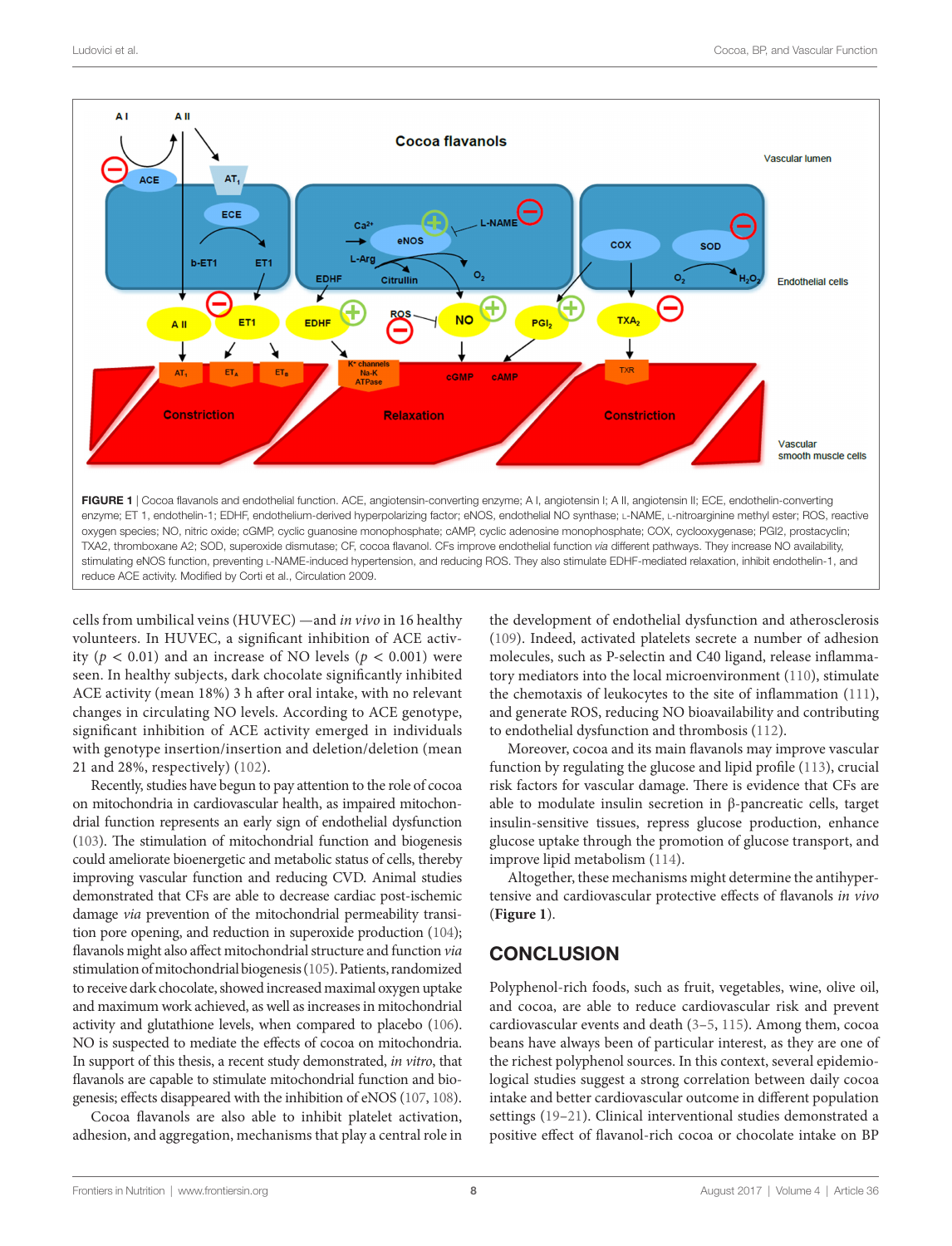reduction and improvement in microvascular and macrovascular function [\(116](#page-11-0), [117](#page-11-17)). *In vitro* and *in vivo* studies identified increased NO availability, increased NO synthase activity, and inhibition of ACE as putative mechanisms of this beneficial effect ([118](#page-11-18)).

Cocoa consumption has been demonstrated to improve endothelial function and to lower BP in healthy subjects, in patients with risk factors and hypertension, and in patients with coronary heart disease and heart failure. Furthermore, a 3-mmHg reduction in SBP has been estimated to lower the relative risk of CHD by 5% and the risk of global mortality by 4% [\(119\)](#page-11-19). Thus, the introduction of a moderate amount of flavanol-rich cocoa in the daily diet may be a promising strategy to improve cardiovascular outcomes.

However, commercial chocolate with its high sugar and fat content may be undesirable in a population with increased cardiovascular risk. Furthermore, during the cocoa beans manufacturing process, the total amount of flavanols can be reduced more than 10-fold by fermentation or roasting ([18\)](#page-8-15). This results in an unpredictable content of polyphenols in most commercially available products. Moreover, the optimal dose of daily flavanol intake is still unclear. The EFSA recommends consuming 200 mg of CFs per day, provided by 2.5 g of high-flavanol cocoa powder

## **REFERENCES**

- <span id="page-8-0"></span>1. Oliveira GB, Avezum A, Roever L. Cardiovascular disease burden: evolving knowledge of risk factors in myocardial infarction and stroke through population-based research and perspectives in global prevention. *Front Cardiovasc Med* (2015) 2:32. doi:[10.3389/fcvm.2015.00032](https://doi.org/10.3389/fcvm.2015.00032)
- <span id="page-8-1"></span>2. Widmer RJ, Flammer AJ, Lerman LO, Lerman A. The Mediterranean diet, its components, and cardiovascular disease. *Am J Med* (2015) 128(3):229–38. doi:[10.1016/j.amjmed.2014.10.014](https://doi.org/10.1016/j.amjmed.2014.10.014)
- <span id="page-8-24"></span>3. de Lorgeril M, Salen P, Caillat-Vallet E, Hanauer MT, Barthelemy JC, Mamelle N. Control of bias in dietary trial to prevent coronary recurrences: the Lyon Diet Heart Study. *Eur J Clin Nutr* (1997) 51(2):116–22. doi[:10.1038/sj.ejcn.1600374](https://doi.org/10.1038/sj.ejcn.1600374)
- 4. Trichopoulou A, Costacou T, Bamia C, Trichopoulos D. Adherence to a Mediterranean diet and survival in a Greek population. *N Engl J Med* (2003) 348(26):2599–608. doi[:10.1056/NEJMoa025039](https://doi.org/10.1056/NEJMoa025039)
- <span id="page-8-2"></span>5. Estruch R, Ros E, Salas-Salvadó J, Covas MI, Corella D, Arós F, et al. Primary prevention of cardiovascular disease with a Mediterranean diet. *N Engl J Med* (2013) 368(14):1279–90. doi:[10.1056/NEJMoa1200303](https://doi.org/10.1056/NEJMoa1200303)
- <span id="page-8-3"></span>6. Tsao R. Chemistry and biochemistry of dietary polyphenols. *Nutrients* (2010) 2(12):1231–46. doi[:10.3390/nu2121231](https://doi.org/10.3390/nu2121231)
- <span id="page-8-4"></span>7. Hooper L, Kroon PA, Rimm EB, Cohn JS, Harvey I, Le Cornu KA, et al. Flavonoids, flavonoid-rich foods, and cardiovascular risk: a meta-analysis of randomized controlled trials. *Am J Clin Nutr* (2008) 88(1):38–50.
- <span id="page-8-5"></span>8. Pérez-Jiménez J, Neveu V, Vos F, Scalbert A. Identification of the 100 richest dietary sources of polyphenols: an application of the Phenol-Explorer database. *Eur J Clin Nutr* (2010) 64(Suppl 3):S112–20. doi[:10.1038/ejcn.2010.221](https://doi.org/10.1038/ejcn.2010.221)
- <span id="page-8-6"></span>9. Verna R. The history and science of chocolate. *Malays J Pathol* (2013) 35(2):111–21.
- <span id="page-8-7"></span>10. Manach C, Scalbert A, Morand C, Rémésy C, Jiménez L. Polyphenols: food sources and bioavailability. *Am J Clin Nutr* (2004) 79(5):727–47.
- <span id="page-8-8"></span>11. Arts IC, van De Putte B, Hollman PC. Catechin contents of foods commonly consumed in The Netherlands. 2. Tea, wine, fruit juices, and chocolate milk. *J Agric Food Chem* (2000) 48(5):1752–7. doi[:10.1021/jf000025h](https://doi.org/10.1021/jf000025h)
- <span id="page-8-9"></span>12. McShea A, Ramiro-Puig E, Munro SB, Casadesus G, Castell M, Smith MA. Clinical benefit and preservation of flavonols in dark chocolate manufacturing. *Nutr Rev* (2008) 66(11):630–41. doi[:10.1111/j.1753-4887.2008.00114.x](https://doi.org/10.1111/j.1753-4887.2008.00114.x)
- <span id="page-8-10"></span>13. Kothe L, Zimmermann BF, Galensa R. Temperature influences epimerization and composition of flavanol monomers, dimers and trimers during cocoa bean roasting. *Food Chem* (2013) 141(4):3656–63. doi:[10.1016/j.](https://doi.org/10.1016/j.foodchem.2013.06.049) [foodchem.2013.06.049](https://doi.org/10.1016/j.foodchem.2013.06.049)
- <span id="page-8-11"></span>14. Andres-Lacueva C, Monagas M, Khan N, Izquierdo-Pulido M, Urpi-Sarda M, Permanyer J, et al. Flavanol and flavonol contents of cocoa powder

or 10 g of high-flavanol dark chocolate in the context of a balanced diet, but this dose has recently been subject of discussion [\(80\)](#page-10-15). Thus, a comparison among studies is difficult, because of the heterogeneity between trials, in terms of study population and design, flavanol doses in active and control groups, and study duration.

Further clinical studies are required in order to identify the correct dose and the right modality of manufacturing of flavanolrich cocoa to be able to benefit from daily consumption of this natural medicinal product in the field of CVD.

## AUTHOR CONTRIBUTIONS

All authors made substantial contributions to the conception of this review. VL, JB, MN, and IS drafted the work; FE, CF, AF, and FR revised it critically for important intellectual content. All authors approved the final version of the paper.

## FUNDING

The work was support by Swiss Heart Foundation (AF and IS).

<span id="page-8-12"></span>products: influence of the manufacturing process. *J Agric Food Chem* (2008) 56(9):3111–7. doi:[10.1021/jf0728754](https://doi.org/10.1021/jf0728754) 

- 15. Rein D, Lotito S, Holt RR, Keen CL, Schmitz HH, Fraga CG. Epicatechin in human plasma: in vivo determination and effect of chocolate consumption on plasma oxidation status. *J Nutr* (2000) 130(8S Suppl):2109S–14S.
- <span id="page-8-13"></span>16. Serafini M, Bugianesi R, Maiani G, Valtuena S, De Santis S, Crozier A. Plasma antioxidants from chocolate. *Nature* (2003) 424(6952):1013. doi:[10.1038/4241013a](https://doi.org/10.1038/4241013a)
- <span id="page-8-14"></span>17. Richelle M, Tavazzi I, Enslen M, Offord EA. Plasma kinetics in man of epicatechin from black chocolate. *Eur J Clin Nutr* (1999) 53(1):22–6. doi[:10.1038/](https://doi.org/10.1038/sj.ejcn.1600673) [sj.ejcn.1600673](https://doi.org/10.1038/sj.ejcn.1600673)
- <span id="page-8-15"></span>18. Ellam S, Williamson G. Cocoa and human health. *Annu Rev Nutr* (2013) 33:105–28. doi:[10.1146/annurev-nutr-071811-150642](https://doi.org/10.1146/annurev-nutr-071811-150642)
- <span id="page-8-16"></span>19. Mink PJ, Scrafford CG, Barraj LM, Harnack L, Hong CP, Nettleton JA, et al. Flavonoid intake and cardiovascular disease mortality: a prospective study in postmenopausal women. *Am J Clin Nutr* (2007) 85(3):895–909.
- <span id="page-8-23"></span>20. Buijsse B, Feskens EJ, Kok FJ, Kromhout D. Cocoa intake, blood pressure, and cardiovascular mortality: the Zutphen Elderly Study. *Arch Intern Med* (2006) 166(4):411–7. doi:[10.1001/.411](https://doi.org/10.1001/.411)
- <span id="page-8-17"></span>21. Janszky I, Mukamal KJ, Ljung R, Ahnve S, Ahlbom A, Hallqvist J. Chocolate consumption and mortality following a first acute myocardial infarction: the Stockholm Heart Epidemiology Program. *J Intern Med* (2009) 266(3):248–57. doi:[10.1111/j.1365-2796.2009.02088.x](https://doi.org/10.1111/j.1365-2796.2009.02088.x)
- <span id="page-8-18"></span>22. Ried K, Sullivan TR, Fakler P, Frank OR, Stocks NP. Effect of cocoa on blood pressure. *Cochrane Database Syst Rev* (2012) 8:CD008893. doi:[10.1002/14651858.CD008893.pub2](https://doi.org/10.1002/14651858.CD008893.pub2)
- <span id="page-8-19"></span>23. Grassi D, Desideri G, Necozione S, di Giosia P, Barnabei R, Allegaert L, et al. Cocoa consumption dose-dependently improves flow-mediated dilation and arterial stiffness decreasing blood pressure in healthy individuals. *J Hypertens* (2015) 33(2):294–303. doi:[10.1097/HJH.0000000000000412](https://doi.org/10.1097/HJH.0000000000000412)
- <span id="page-8-20"></span>24. Pearson DA, Paglieroni TG, Rein D, Wun T, Schramm DD, Wang JF, et al. The effects of flavanol-rich cocoa and aspirin on ex vivo platelet function. *Thromb Res* (2002) 106(4–5):191–7. doi[:10.1016/S0049-3848\(02\)00128-7](https://doi.org/10.1016/S0049-3848(02)00128-7)
- <span id="page-8-21"></span>25. Serafini M, Peluso I. Functional foods for health: the interrelated antioxidant and anti-inflammatory role of fruits, vegetables, herbs, spices and cocoa in humans. *Curr Pharm Des* (2016) 22(44):6701–15. doi:[10.2174/13816128236](https://doi.org/10.2174/1381612823666161123094235) [66161123094235](https://doi.org/10.2174/1381612823666161123094235)
- <span id="page-8-22"></span>26. Mellor DD, Sathyapalan T, Kilpatrick ES, Beckett S, Atkin SL. High-cocoa polyphenol-rich chocolate improves HDL cholesterol in Type 2 diabetes patients. *Diabet Med* (2010) 27(11):1318–21. doi:[10.1111/j.1464-5491.2010.03108.x](https://doi.org/10.1111/j.1464-5491.2010.03108.x)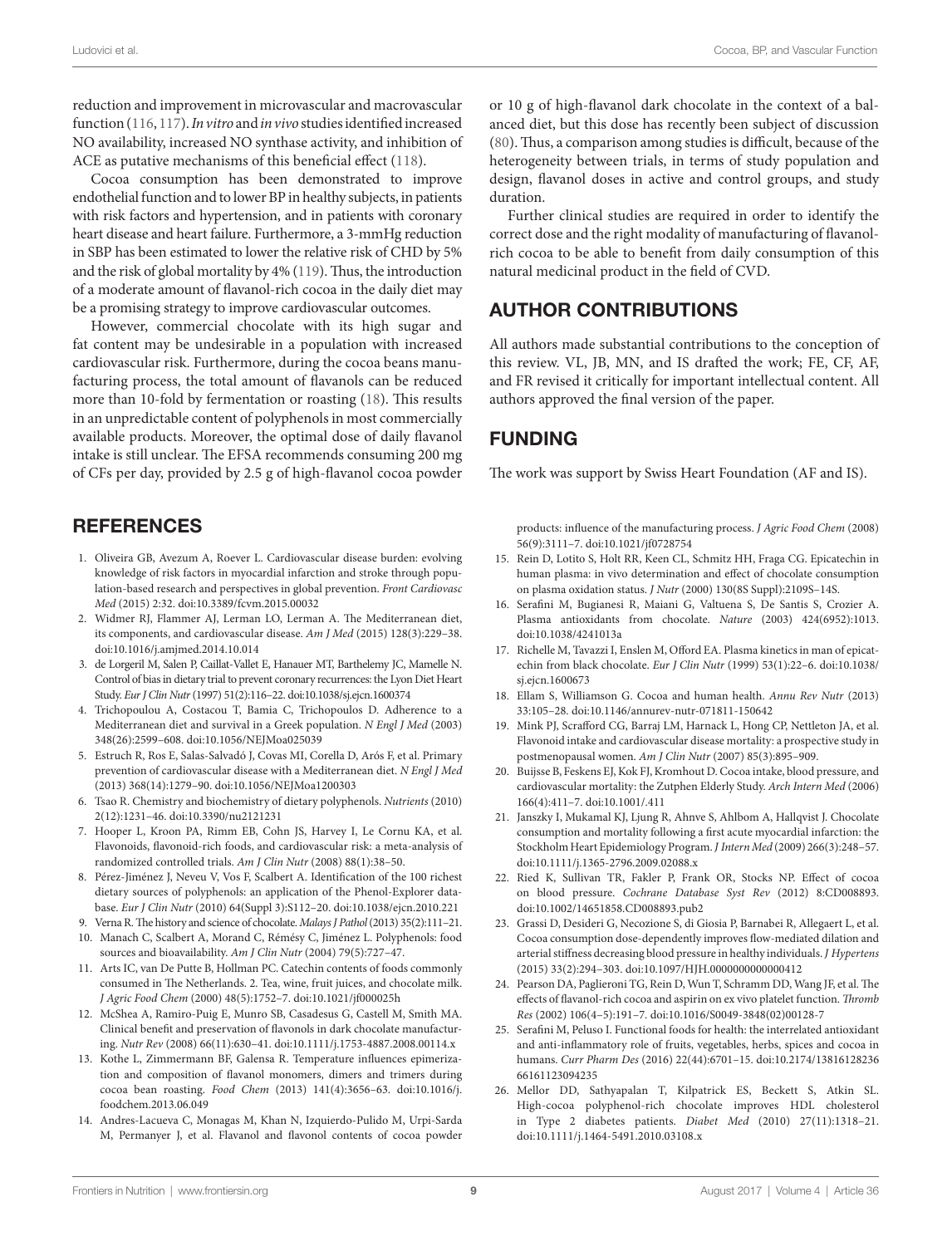- <span id="page-9-0"></span>27. Sansone R, Rodriguez-Mateos A, Heuel J, Falk D, Schuler D, Wagstaff R, et al. Cocoa flavanol intake improves endothelial function and Framingham Risk Score in healthy men and women: a randomised, controlled, double-masked trial: the Flaviola Health Study. *Br J Nutr* (2015) 114(8):1246–55. doi[:10.1017/](https://doi.org/10.1017/S0007114515002822) [S0007114515002822](https://doi.org/10.1017/S0007114515002822)
- <span id="page-9-1"></span>28. Rostami A, Khalili M, Haghighat N, Eghtesadi S, Shidfar F, Heidari I, et al. High-cocoa polyphenol-rich chocolate improves blood pressure in patients with diabetes and hypertension. *ARYA Atheroscler* (2015) 11(1):21–9.
- <span id="page-9-2"></span>29. Flammer AJ, Sudano I, Wolfrum M, Thomas R, Enseleit F, Périat D, et al. Cardiovascular effects of flavanol-rich chocolate in patients with heart failure. *Eur Heart J* (2012) 33(17):2172–80. doi[:10.1093/eurheartj/ehr448](https://doi.org/10.1093/eurheartj/ehr448)
- <span id="page-9-3"></span>30. Paillard F. [Effects of chocolate consumption on physiology and cardiovascular diseases]. *Presse Med* (2014) 43(7–8):848–51. doi:[10.1016/j.](https://doi.org/10.1016/j.lpm.2014.05.005) [lpm.2014.05.005](https://doi.org/10.1016/j.lpm.2014.05.005)
- <span id="page-9-4"></span>31. McCullough ML, Chevaux K, Jackson L, Preston M, Martinez G, Schmitz HH, et al. Hypertension, the Kuna, and the epidemiology of flavanols. *J Cardiovasc Pharmacol* (2006) 47(Suppl 2):S103–9; discussion 119–21. doi:[10.1097/00005344-200606001-00003](https://doi.org/10.1097/00005344-200606001-00003)
- <span id="page-9-5"></span>32. Hollenberg NK, Martinez G, McCullough M, Meinking T, Passan D, Preston M, et al. Aging, acculturation, salt intake, and hypertension in the Kuna of Panama. *Hypertension* (1997) 29(1 Pt 2):171–6. doi[:10.1161/01.](https://doi.org/10.1161/01.HYP.29.1.171) [HYP.29.1.171](https://doi.org/10.1161/01.HYP.29.1.171)
- <span id="page-9-6"></span>33. Bayard V, Chamorro F, Motta J, Hollenberg NK. Does flavanol intake influence mortality from nitric oxide-dependent processes? Ischemic heart disease, stroke, diabetes mellitus, and cancer in Panama. *Int J Med Sci* (2007) 4(1):53–8. doi[:10.7150/ijms.4.53](https://doi.org/10.7150/ijms.4.53)
- <span id="page-9-7"></span>34. K Hollenberg N. Vascular action of cocoa flavanols in humans: the roots of the story. *J Cardiovasc Pharmacol* (2006) 47(Suppl 2):S99–102; discussion S119–21. doi:[10.1097/00005344-200606001-00002](https://doi.org/10.1097/00005344-200606001-00002)
- <span id="page-9-8"></span>35. Mostofsky E, Levitan EB, Wolk A, Mittleman MA. Chocolate intake and incidence of heart failure: a population-based prospective study of middle-aged and elderly women. *Circ Heart Fail* (2010) 3(5):612–6. doi[:10.1161/](https://doi.org/10.1161/CIRCHEARTFAILURE.110.944025) [CIRCHEARTFAILURE.110.944025](https://doi.org/10.1161/CIRCHEARTFAILURE.110.944025)
- <span id="page-9-9"></span>36. Steinhaus DA, Mostofsky E, Levitan EB, Dorans KS, Håkansson N, Wolk A, et al. Chocolate intake and incidence of heart failure: findings from the Cohort of Swedish Men. *Am Heart J* (2017) 183:18–23. doi:[10.1016/j.](https://doi.org/10.1016/j.ahj.2016.10.002) [ahj.2016.10.002](https://doi.org/10.1016/j.ahj.2016.10.002)
- <span id="page-9-10"></span>37. Djousse L, Hopkins PN, North KE, Pankow JS, Arnett DK, Ellison RC. Chocolate consumption is inversely associated with prevalent coronary heart disease: the National Heart, Lung, and Blood Institute Family Heart Study. *Clin Nutr* (2011) 30(2):182–7. doi[:10.1016/j.clnu.2010.08.005](https://doi.org/10.1016/j.clnu.2010.08.005)
- <span id="page-9-11"></span>38. Kwok CS, Boekholdt SM, Lentjes MA, Loke YK, Luben RN, Yeong JK, et al. Habitual chocolate consumption and risk of cardiovascular disease among healthy men and women. *Heart* (2015) 101(16):1279–87. doi[:10.1136/](https://doi.org/10.1136/heartjnl-2014-307050) [heartjnl-2014-307050](https://doi.org/10.1136/heartjnl-2014-307050)
- <span id="page-9-12"></span>39. Writing Group M, Mozaffarian D, Benjamin EJ, Go AS, Arnett DK, Blaha MJ, et al. Heart disease and stroke statistics-2016 update: a report from the American Heart Association. *Circulation* (2016) 133(4):e38–360. doi:[10.1161/CIR.0000000000000350](https://doi.org/10.1161/CIR.0000000000000350)
- <span id="page-9-30"></span>40. Ettehad D, Emdin CA, Kiran A, Anderson SG, Callender T, Emberson J, et al. Blood pressure lowering for prevention of cardiovascular disease and death: a systematic review and meta-analysis. *Lancet* (2016) 387(10022):957–67. doi:[10.1016/S0140-6736\(15\)01225-8](https://doi.org/10.1016/S0140-6736(15)01225-8)
- <span id="page-9-13"></span>41. Fraga CG, Actis-Goretta L, Ottaviani JI, Carrasquedo F, Lotito SB, Lazarus S, et al. Regular consumption of a flavanol-rich chocolate can improve oxidant stress in young soccer players. *Clin Dev Immunol* (2005) 12(1):11–7. doi[:10.](https://doi.org/10.1080/10446670410001722159) [1080/10446670410001722159](https://doi.org/10.1080/10446670410001722159)
- <span id="page-9-14"></span>42. Grassi D, Lippi C, Necozione S, Desideri G, Ferri C. Short-term administration of dark chocolate is followed by a significant increase in insulin sensitivity and a decrease in blood pressure in healthy persons. *Am J Clin Nutr* (2005) 81(3):611–4.
- <span id="page-9-15"></span>43. Crews WD Jr, Harrison DW, Wright JW. A double-blind, placebo-controlled, randomized trial of the effects of dark chocolate and cocoa on variables associated with neuropsychological functioning and cardiovascular health: clinical findings from a sample of healthy, cognitively intact older adults. *Am J Clin Nutr* (2008) 87(4):872–80.
- <span id="page-9-16"></span>44. Mastroiacovo D, Kwik-Uribe C, Grassi D, Necozione S, Raffaele A, Pistacchio L, et al. Cocoa flavanol consumption improves cognitive function, blood pressure control, and metabolic profile in elderly subjects: the Cocoa,

<span id="page-9-17"></span>Cognition, and Aging (CoCoA) Study – a randomized controlled trial. *Am J Clin Nutr* (2015) 101(3):538–48. doi:[10.3945/ajcn.114.092189](https://doi.org/10.3945/ajcn.114.092189) 

- 45. Murphy KJ, Chronopoulos AK, Singh I, Francis MA, Moriarty H, Pike MJ, et al. Dietary flavanols and procyanidin oligomers from cocoa (*Theobroma cacao*) inhibit platelet function. *Am J Clin Nutr* (2003) 77(6):1466–73.
- <span id="page-9-18"></span>46. Engler MB, Engler MM, Chen CY, Malloy MJ, Browne A, Chiu EY, et al. Flavonoid-rich dark chocolate improves endothelial function and increases plasma epicatechin concentrations in healthy adults. *J Am Coll Nutr* (2004) 23(3):197–204. doi[:10.1080/07315724.2004.10719361](https://doi.org/10.1080/07315724.2004.10719361)
- <span id="page-9-19"></span>47. Shiina Y, Funabashi N, Lee K, Murayama T, Nakamura K, Wakatsuki Y, et al. Acute effect of oral flavonoid-rich dark chocolate intake on coronary circulation, as compared with non-flavonoid white chocolate, by transthoracic Doppler echocardiography in healthy adults. *Int J Cardiol* (2009) 131(3):424–9. doi:[10.1016/j.ijcard.2007.07.131](https://doi.org/10.1016/j.ijcard.2007.07.131)
- <span id="page-9-20"></span>48. Njike VY, Faridi Z, Shuval K, Dutta S, Kay CD, West SG, et al. Effects of sugar-sweetened and sugar-free cocoa on endothelial function in overweight adults. *Int J Cardiol* (2011) 149(1):83–8. doi:[10.1016/j.ijcard.2009.12.010](https://doi.org/10.1016/j.ijcard.2009.12.010)
- <span id="page-9-21"></span>49. Taubert D, Berkels R, Roesen R, Klaus W. Chocolate and blood pressure in elderly individuals with isolated systolic hypertension. *JAMA* (2003) 290(8):1029–30. doi:[10.1001/jama.290.8.1029](https://doi.org/10.1001/jama.290.8.1029)
- <span id="page-9-22"></span>50. Taubert D, Roesen R, Lehmann C, Jung N, Schömig E. Effects of low habitual cocoa intake on blood pressure and bioactive nitric oxide: a randomized controlled trial. *JAMA* (2007) 298(1):49–60. doi:[10.1001/jama.298.1.49](https://doi.org/10.1001/jama.298.1.49)
- <span id="page-9-23"></span>51. Grassi D, Necozione S, Lippi C, Croce G, Valeri L, Pasqualetti P, et al. Cocoa reduces blood pressure and insulin resistance and improves endothelium-dependent vasodilation in hypertensives. *Hypertension* (2005) 46(2):398–405. doi:[10.1161/01.HYP.0000174990.46027.70](https://doi.org/10.1161/01.HYP.0000174990.46027.70)
- <span id="page-9-24"></span>52. Muniyappa R, Hall G, Kolodziej TL, Karne RJ, Crandon SK, Quon MJ. Cocoa consumption for 2 wk enhances insulin-mediated vasodilatation without improving blood pressure or insulin resistance in essential hypertension. *Am J Clin Nutr* (2008) 88(6):1685–96. doi:[10.3945/ajcn.2008.26457](https://doi.org/10.3945/ajcn.2008.26457)
- <span id="page-9-25"></span>53. Davison K, Berry NM, Misan G, Coates AM, Buckley JD, Howe PR. Doserelated effects of flavanol-rich cocoa on blood pressure. *J Hum Hypertens* (2010) 24(9):568–76. doi[:10.1038/jhh.2009.105](https://doi.org/10.1038/jhh.2009.105)
- <span id="page-9-26"></span>54. Grassi D, Desideri G, Necozione S, Lippi C, Casale R, Properzi G, et al. Blood pressure is reduced and insulin sensitivity increased in glucose-intolerant, hypertensive subjects after 15 days of consuming high-polyphenol dark chocolate. *J Nutr* (2008) 138(9):1671–6.
- <span id="page-9-27"></span>55. Davison K, Coates AM, Buckley JD, Howe PR. Effect of cocoa flavanols and exercise on cardiometabolic risk factors in overweight and obese subjects. *Int J Obes* (2008) 32(8):1289–96. doi:[10.1038/ijo.2008.66](https://doi.org/10.1038/ijo.2008.66)
- <span id="page-9-28"></span>56. Monagas M, Khan N, Andres-Lacueva C, Casas R, Urpí-Sardà M, Llorach R, et al. Effect of cocoa powder on the modulation of inflammatory biomarkers in patients at high risk of cardiovascular disease. *Am J Clin Nutr* (2009) 90(5):1144–50. doi[:10.3945/ajcn.2009.27716](https://doi.org/10.3945/ajcn.2009.27716)
- <span id="page-9-29"></span>57. De Palma R, Sotto I, Wood EG, Khan NQ, Butler J, Johnston A, et al. Cocoa flavanols reduce N-terminal pro-B-type natriuretic peptide in patients with chronic heart failure. *ESC Heart Fail* (2016) 3(2):97–106. doi[:10.1002/ehf2.12077](https://doi.org/10.1002/ehf2.12077)
- <span id="page-9-31"></span>58. Ried K, Sullivan T, Fakler P, Frank OR, Stocks NP. Does chocolate reduce blood pressure? A meta-analysis. *BMC Med* (2010) 8:39. doi[:10.1186/1741-7015-8-39](https://doi.org/10.1186/1741-7015-8-39)
- <span id="page-9-32"></span>59. Desch S, Schmidt J, Kobler D, Sonnabend M, Eitel I, Sareban M, et al. Effect of cocoa products on blood pressure: systematic review and meta-analysis. *Am J Hypertens* (2010) 23(1):97–103. doi[:10.1038/ajh.2009.213](https://doi.org/10.1038/ajh.2009.213)
- <span id="page-9-33"></span>60. Ried K, Fakler P, Stocks NP. Effect of cocoa on blood pressure. *Cochrane Database Syst Rev* (2017) 4:CD008893. doi:[10.1002/14651858.CD008893.](https://doi.org/10.1002/14651858.CD008893.pub3) [pub3](https://doi.org/10.1002/14651858.CD008893.pub3)
- <span id="page-9-34"></span>61. Flammer AJ, Anderson T, Celermajer DS, Creager MA, Deanfield J, Ganz P, et al. The assessment of endothelial function: from research into clinical practice. *Circulation* (2012) 126(6):753–67. doi[:10.1161/](https://doi.org/10.1161/CIRCULATIONAHA.112.093245) [CIRCULATIONAHA.112.093245](https://doi.org/10.1161/CIRCULATIONAHA.112.093245)
- <span id="page-9-35"></span>62. Charakida M, Masi S, Lüscher TF, Kastelein JJ, Deanfield JE. Assessment of atherosclerosis: the role of flow-mediated dilatation. *Eur Heart J* (2010) 31(23):2854–61. doi:[10.1093/eurheartj/ehq340](https://doi.org/10.1093/eurheartj/ehq340)
- <span id="page-9-36"></span>63. Shechter M, Shechter A, Koren-Morag N, Feinberg MS, Hiersch L. Usefulness of brachial artery flow-mediated dilation to predict long-term cardiovascular events in subjects without heart disease. *Am J Cardiol* (2014) 113(1):162–7. doi:[10.1016/j.amjcard.2013.08.051](https://doi.org/10.1016/j.amjcard.2013.08.051)
- <span id="page-9-37"></span>64. Kullo IJ, Malik AR, Santos S, Ehrsam JE, Turner ST. Association of cardiovascular risk factors with microvascular and conduit artery function in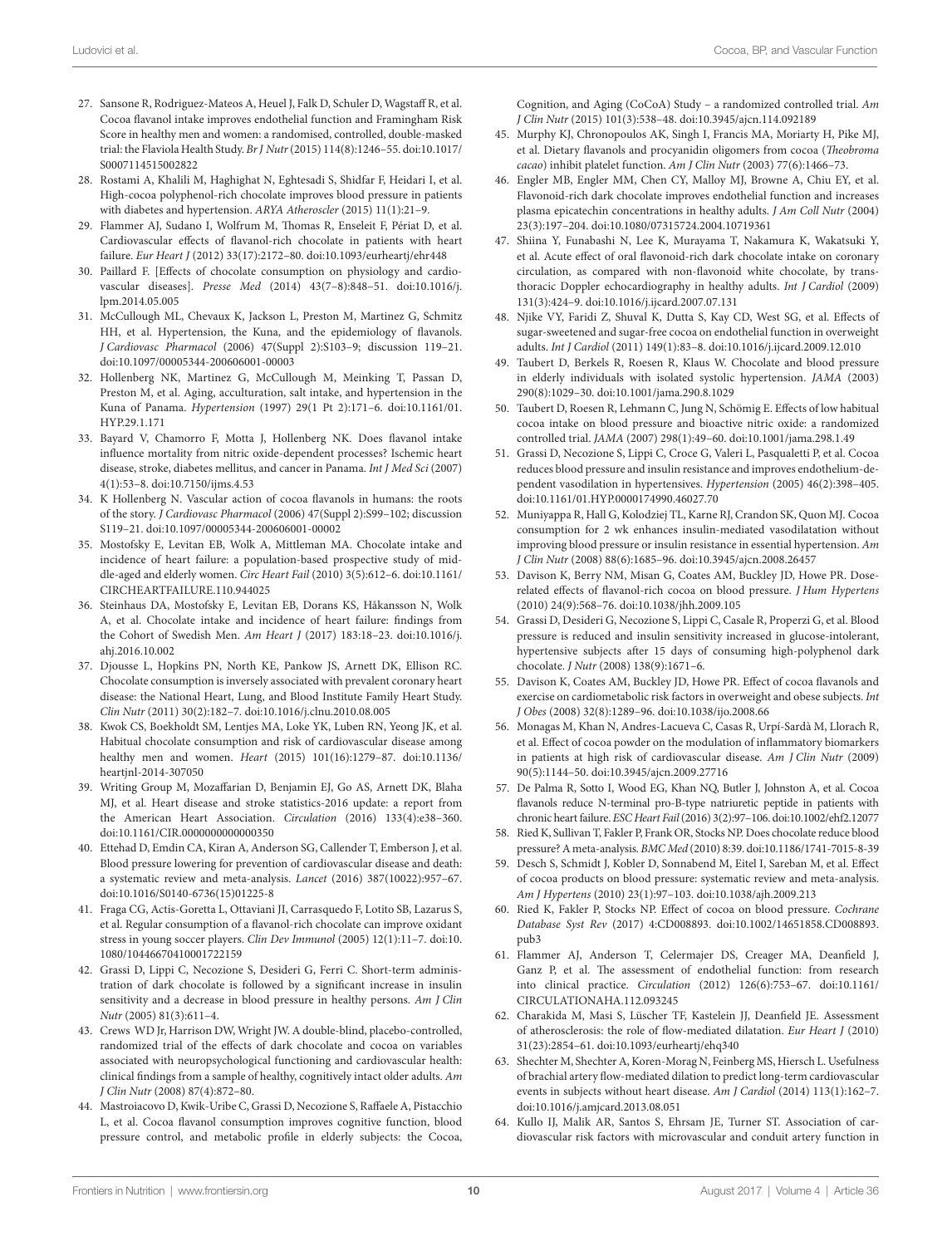<span id="page-10-0"></span>hypertensive subjects. *Am J Hypertens* (2007) 20(7):735–42. doi:[10.1016/j.](https://doi.org/10.1016/j.amjhyper.2007.01.015) [amjhyper.2007.01.015](https://doi.org/10.1016/j.amjhyper.2007.01.015) 

- 65. Rodriguez-Mateos A, Hezel M, Aydin H, Kelm M, Lundberg JO, Weitzberg E, et al. Interactions between cocoa flavanols and inorganic nitrate: additive effects on endothelial function at achievable dietary amounts. *Free Radic Biol Med* (2015) 80:121–8. doi:[10.1016/j.freeradbiomed.2014.12.009](https://doi.org/10.1016/j.freeradbiomed.2014.12.009)
- <span id="page-10-1"></span>66. Schroeter H, Heiss C, Balzer J, Kleinbongard P, Keen CL, Hollenberg NK, et al. (-)-Epicatechin mediates beneficial effects of flavanol-rich cocoa on vascular function in humans. *Proc Natl Acad Sci U S A* (2006) 103(4):1024–9. doi:[10.1073/pnas.0510168103](https://doi.org/10.1073/pnas.0510168103)
- <span id="page-10-2"></span>67. Heiss C, Sansone R, Karimi H, Krabbe M, Schuler D, Rodriguez-Mateos A, et al. Impact of cocoa flavanol intake on age-dependent vascular stiffness in healthy men: a randomized, controlled, double-masked trial. *Age* (2015) 37(3):9794. doi[:10.1007/s11357-015-9794-9](https://doi.org/10.1007/s11357-015-9794-9)
- <span id="page-10-12"></span>68. Sansone R, Ottaviani JI, Rodriguez-Mateos A, Heinen Y, Noske D, Spencer JP, et al. Methylxanthines enhance the effects of cocoa flavanols on cardiovascular function: randomized, double-masked controlled studies. *Am J Clin Nutr* (2017) 105(2):352–60. doi:[10.3945/ajcn.116.140046](https://doi.org/10.3945/ajcn.116.140046)
- <span id="page-10-3"></span>69. Heiss C, Kleinbongard P, Dejam A, Perré S, Schroeter H, Sies H, et al. Acute consumption of flavanol-rich cocoa and the reversal of endothelial dysfunction in smokers. *J Am Coll Cardiol* (2005) 46(7):1276–83. doi:[10.1016/j.](https://doi.org/10.1016/j.jacc.2005.06.055) [jacc.2005.06.055](https://doi.org/10.1016/j.jacc.2005.06.055)
- <span id="page-10-4"></span>70. Hermann F, Spieker LE, Ruschitzka F, Sudano I, Hermann M, Binggeli C, et al. Dark chocolate improves endothelial and platelet function. *Heart* (2006) 92(1):119–20. doi:[10.1136/hrt.2005.063362](https://doi.org/10.1136/hrt.2005.063362)
- <span id="page-10-5"></span>71. West SG, McIntyre MD, Piotrowski MJ, Poupin N, Miller DL, Preston AG, et al. Effects of dark chocolate and cocoa consumption on endothelial function and arterial stiffness in overweight adults. *Br J Nutr* (2014) 111(4):653–61. doi:[10.1017/S0007114513002912](https://doi.org/10.1017/S0007114513002912)
- <span id="page-10-6"></span>72. Balzer J, Rassaf T, Heiss C, Kleinbongard P, Lauer T, Merx M, et al. Sustained benefits in vascular function through flavanol-containing cocoa in medicated diabetic patients a double-masked, randomized, controlled trial. *J Am Coll Cardiol* (2008) 51(22):2141–9. doi:[10.1016/j.jacc.2008.01.059](https://doi.org/10.1016/j.jacc.2008.01.059)
- <span id="page-10-7"></span>73. Mellor DD, Madden LA, Smith KA, Kilpatrick ES, Atkin SL. High-polyphenol chocolate reduces endothelial dysfunction and oxidative stress during acute transient hyperglycaemia in type 2 diabetes: a pilot randomized controlled trial. *Diabet Med* (2013) 30(4):478–83. doi[:10.1111/dme.12030](https://doi.org/10.1111/dme.12030)
- <span id="page-10-8"></span>74. Heiss C, Dejam A, Kleinbongard P, Schewe T, Sies H, Kelm M. Vascular effects of cocoa rich in flavan-3-ols. *JAMA* (2003) 290(8):1030–1. doi[:10.1001/](https://doi.org/10.1001/jama.290.8.1030) [jama.290.8.1030](https://doi.org/10.1001/jama.290.8.1030)
- <span id="page-10-9"></span>75. Heiss C, Jahn S, Taylor M, Real WM, Angeli FS, Wong ML, et al. Improvement of endothelial function with dietary flavanols is associated with mobilization of circulating angiogenic cells in patients with coronary artery disease. *J Am Coll Cardiol* (2010) 56(3):218–24. doi[:10.1016/j.](https://doi.org/10.1016/j.jacc.2010.03.039) [jacc.2010.03.039](https://doi.org/10.1016/j.jacc.2010.03.039)
- <span id="page-10-10"></span>76. Flammer AJ, Hermann F, Sudano I, Spieker L, Hermann M, Cooper KA, et al. Dark chocolate improves coronary vasomotion and reduces platelet reactivity. *Circulation* (2007) 116(21):2376–82. doi[:10.1161/](https://doi.org/10.1161/CIRCULATIONAHA.107.713867) [CIRCULATIONAHA.107.713867](https://doi.org/10.1161/CIRCULATIONAHA.107.713867)
- <span id="page-10-11"></span>77. Rassaf T, Rammos C, Hendgen-Cotta UB, Heiss C, Kleophas W, Dellanna F, et al. Vasculoprotective effects of dietary cocoa flavanols in patients on hemodialysis: a double-blind, randomized, placebo-controlled trial. *Clin J Am Soc Nephrol* (2016) 11(1):108–18. doi[:10.2215/CJN.05560515](https://doi.org/10.2215/CJN.05560515)
- <span id="page-10-13"></span>78. Hooper L, Kay C, Abdelhamid A, Kroon PA, Cohn JS, Rimm EB, et al. Effects of chocolate, cocoa, and flavan-3-ols on cardiovascular health: a systematic review and meta-analysis of randomized trials. *Am J Clin Nutr* (2012) 95(3):740–51. doi:[10.3945/ajcn.111.023457](https://doi.org/10.3945/ajcn.111.023457)
- <span id="page-10-14"></span>79. Panel EN. Scientific opinion on the substantiation of a health claim related to cocoa flavanols and maintenance of normal endothelium-dependent vasodilation pursuant to Article 13 (5) of Regulation (EC) No 1924/2006. *EFSA J* (2012) 10:2809. doi[:10.2903/j.efsa.2012.2809](https://doi.org/10.2903/j.efsa.2012.2809)
- <span id="page-10-15"></span>80. Vlachojannis J, Erne P, Zimmermann B, Chrubasik-Hausmann S. The impact of cocoa flavanols on cardiovascular health. *Phytother Res* (2016) 30(10):1641–57. doi[:10.1002/ptr.5665](https://doi.org/10.1002/ptr.5665)
- <span id="page-10-16"></span>81. Kluknavsky M, Balis P, Puzserova A, Radosinska J, Berenyiova A, Drobna M, et al. (-)-Epicatechin prevents blood pressure increase and reduces locomotor hyperactivity in young spontaneously hypertensive rats. *Oxid Med Cell Longev* (2016) 2016:6949020. doi:[10.1155/2016/6949020](https://doi.org/10.1155/2016/6949020)
- <span id="page-10-17"></span>82. Ramirez-Sanchez I, Maya L, Ceballos G, Villarreal F. (-)-Epicatechin activation of endothelial cell endothelial nitric oxide synthase, nitric oxide, and related signaling pathways. *Hypertension* (2010) 55(6):1398–405. doi:[10.1161/HYPERTENSIONAHA.109.147892](https://doi.org/10.1161/HYPERTENSIONAHA.109.147892)
- <span id="page-10-18"></span>83. Fraga CG, Litterio MC, Prince PD, Calabró V, Piotrkowski B, Galleano M. Cocoa flavanols: effects on vascular nitric oxide and blood pressure. *J Clin Biochem Nutr* (2011) 48(1):63–7. doi[:10.3164/jcbn.11-010FR](https://doi.org/10.3164/jcbn.11-010FR)
- <span id="page-10-19"></span>84. Schnorr O, Brossette T, Momma TY, Kleinbongard P, Keen CL, Schroeter H, et al. Cocoa flavanols lower vascular arginase activity in human endothelial cells in vitro and in erythrocytes in vivo. *Arch Biochem Biophys* (2008) 476(2):211–5. doi:[10.1016/j.abb.2008.02.040](https://doi.org/10.1016/j.abb.2008.02.040)
- <span id="page-10-20"></span>85. Loke WM, Hodgson JM, Proudfoot JM, McKinley AJ, Puddey IB, Croft KD. Pure dietary flavonoids quercetin and (-)-epicatechin augment nitric oxide products and reduce endothelin-1 acutely in healthy men. *Am J Clin Nutr* (2008) 88(4):1018–25.
- <span id="page-10-21"></span>86. Calderón-Garcidueñas L, Mora-Tiscareño A, Franco-Lira M, Cross JV, Engle R, Aragón-Flores M, et al. Flavonol-rich dark cocoa significantly decreases plasma endothelin-1 and improves cognition in urban children. *Front Pharmacol* (2013) 4:104. doi[:10.3389/fphar.2013.00104](https://doi.org/10.3389/fphar.2013.00104)
- <span id="page-10-22"></span>87. Schini-Kerth VB, Auger C, Etienne-Selloum N, Chataigneau T. Polyphenol-induced endothelium-dependent relaxations role of NO and EDHF. *Adv Pharmacol* (2010) 60:133–75. doi:[10.1016/](https://doi.org/10.1016/B978-0-12-385061-4.00006-4) [B978-0-12-385061-4.00006-4](https://doi.org/10.1016/B978-0-12-385061-4.00006-4)
- <span id="page-10-23"></span>88. Steffen Y, Schewe T, Sies H. (-)-Epicatechin elevates nitric oxide in endothelial cells via inhibition of NADPH oxidase. *Biochem Biophys Res Commun* (2007) 359(3):828–33. doi[:10.1016/j.bbrc.2007.05.200](https://doi.org/10.1016/j.bbrc.2007.05.200)
- <span id="page-10-24"></span>89. Suen J, Thomas J, Kranz A, Vun S, Miller M. Effect of flavonoids on oxidative stress and inflammation in adults at risk of cardiovascular disease: a systematic review. *Healthcare (Basel)* (2016) 4(3):E69. doi[:10.3390/healthcare4030069](https://doi.org/10.3390/healthcare4030069)
- <span id="page-10-25"></span>90. Carnevale R, Loffredo L, Pignatelli P, Nocella C, Bartimoccia S, Di Santo S, et al. Dark chocolate inhibits platelet isoprostanes via NOX2 down-regulation in smokers. *J Thromb Haemost* (2012) 10(1):125–32. doi:[10.1111/j.1538-7836.2011.04558.x](https://doi.org/10.1111/j.1538-7836.2011.04558.x)
- <span id="page-10-26"></span>91. Martin MA, Goya L, Ramos S. Potential for preventive effects of cocoa and cocoa polyphenols in cancer. *Food Chem Toxicol* (2013) 56:336–51. doi:[10.1016/j.fct.2013.02.020](https://doi.org/10.1016/j.fct.2013.02.020)
- <span id="page-10-27"></span>92. Rodríguez-Ramiro I, Martín MA, Ramos S, Bravo L, Goya L. Comparative effects of dietary flavanols on antioxidant defences and their response to oxidant-induced stress on Caco2 cells. *Eur J Nutr* (2011) 50(5):313–22. doi:[10.1007/s00394-010-0139-2](https://doi.org/10.1007/s00394-010-0139-2)
- <span id="page-10-28"></span>93. Scheid L, Reusch A, Stehle P, Ellinger S. Antioxidant effects of cocoa and cocoa products ex vivo and in vivo: is there evidence from controlled intervention studies? *Curr Opin Clin Nutr Metab Care* (2010) 13(6):737–42. doi:[10.1097/MCO.0b013e32833ec45c](https://doi.org/10.1097/MCO.0b013e32833ec45c)
- <span id="page-10-29"></span>94. Schewe T, Steffen Y, Sies H. How do dietary flavanols improve vascular function? A position paper. *Arch Biochem Biophys* (2008) 476(2):102–6. doi:[10.1016/j.abb.2008.03.004](https://doi.org/10.1016/j.abb.2008.03.004)
- <span id="page-10-30"></span>95. Rabadán-Chávez GM, Reyes-Maldonado E, Quevedo-Corona L, Paniagua-Castro N, Escalona-Cardoso G, Jaramillo-Flores ME. The prothrombotic state associated with obesity-induced hypertension is reduced by cocoa and its main flavanols. *Food Funct* (2016) 7(12):4880–8. doi:[10.1039/](https://doi.org/10.1039/C6FO01165A) [C6FO01165A](https://doi.org/10.1039/C6FO01165A)
- <span id="page-10-31"></span>96. Kim JE, Son JE, Jung SK, Kang NJ, Lee CY, Lee KW, et al. Cocoa polyphenols suppress TNF-alpha-induced vascular endothelial growth factor expression by inhibiting phosphoinositide 3-kinase (PI3K) and mitogen-activated protein kinase kinase-1 (MEK1) activities in mouse epidermal cells. *Br J Nutr* (2010) 104(7):957–64. doi:[10.1017/S0007114510001704](https://doi.org/10.1017/S0007114510001704)
- 97. Guruvayoorappan C, Kuttan G. (+)-Catechin inhibits tumour angiogenesis and regulates the production of nitric oxide and TNF-alpha in LPS-stimulated macrophages. *Innate Immun* (2008) 14(3):160–74. doi:[10.1177/1753425908093295](https://doi.org/10.1177/1753425908093295)
- <span id="page-10-32"></span>98. Selmi C, Mao TK, Keen CL, Schmitz HH, Eric Gershwin M. The anti-inflammatory properties of cocoa flavanols. Journal of cardiovascular pharmacology. (2006) 47(Suppl 2):S163–71; discussion S172–6.
- <span id="page-10-33"></span>99. Cienfuegos-Jovellanos E, Quiñones Mdel M, Muguerza B, Moulay L, Miguel M, Aleixandre A. Antihypertensive effect of a polyphenol-rich cocoa powder industrially processed to preserve the original flavonoids of the cocoa beans. *J Agric Food Chem* (2009) 57(14):6156–62. doi[:10.1021/jf804045b](https://doi.org/10.1021/jf804045b)